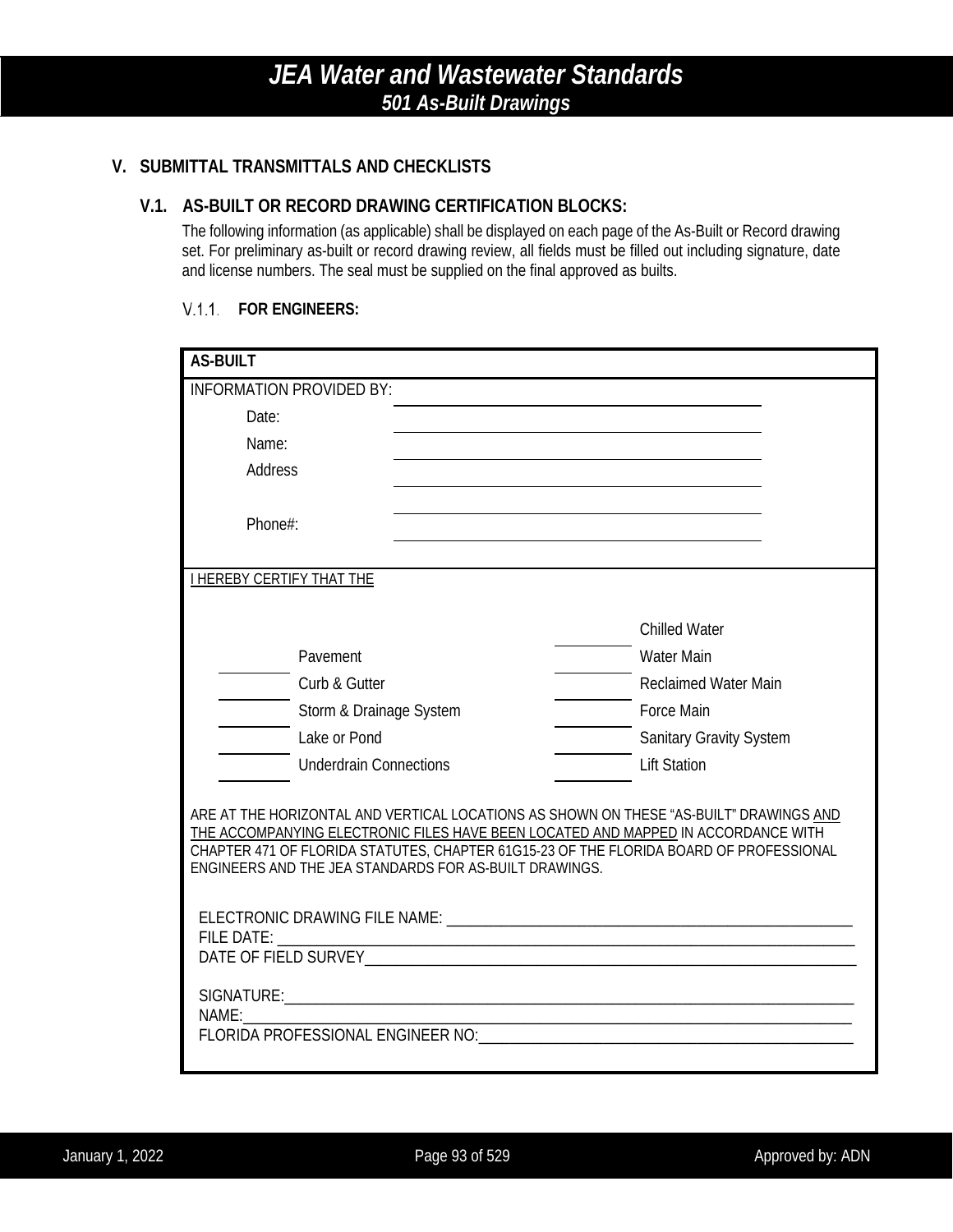### **FOR SURVEYORS:**

| <b>AS-BUILT</b>                             |                                                                                                                                                                                     |  |
|---------------------------------------------|-------------------------------------------------------------------------------------------------------------------------------------------------------------------------------------|--|
| <b>INFORMATION PROVIDED BY:</b>             |                                                                                                                                                                                     |  |
| Name:                                       |                                                                                                                                                                                     |  |
| Address:                                    |                                                                                                                                                                                     |  |
|                                             |                                                                                                                                                                                     |  |
| Phone#:                                     |                                                                                                                                                                                     |  |
|                                             |                                                                                                                                                                                     |  |
| <b>I HEREBY CERTIFY THAT THE</b>            |                                                                                                                                                                                     |  |
|                                             | <b>Chilled Water</b>                                                                                                                                                                |  |
| Pavement                                    | <b>Water Main</b>                                                                                                                                                                   |  |
| Curb & Gutter                               | <b>Reclaimed Water Main</b>                                                                                                                                                         |  |
| Storm & Drainage System                     | <b>Force Main</b>                                                                                                                                                                   |  |
| Lake or Pond                                | <b>Sanitary Gravity System</b>                                                                                                                                                      |  |
| <b>Underdrain Connections</b>               | <b>Lift Station</b>                                                                                                                                                                 |  |
| PER CHAPTER 5J-17.051 AND 5J-17.052, F.A.C. | ARE AT THE HORIZONTAL AND VERTICAL LOCATIONS AS SHOWN ON THESE "AS-BUILT" DRAWINGS AND<br>MEET THE-MINIMUM TECHNICAL STANDARDS FOR SURVEYING AND MAPPING IN THE STATE OF FLORIDA AS |  |
|                                             |                                                                                                                                                                                     |  |
|                                             |                                                                                                                                                                                     |  |
|                                             |                                                                                                                                                                                     |  |
|                                             |                                                                                                                                                                                     |  |
| MAPPER.                                     | THIS REPORT AND DIGITAL FILE ARE NOT FULL AND COMPLETE WITHOUT THE OTHER AND ARE NOT VALID<br>WITHOUT THE SIGNATURE AND ORIGINAL RAISED SEAL OF THE FLORIDA LICENSED SURVEYOR AND   |  |
|                                             |                                                                                                                                                                                     |  |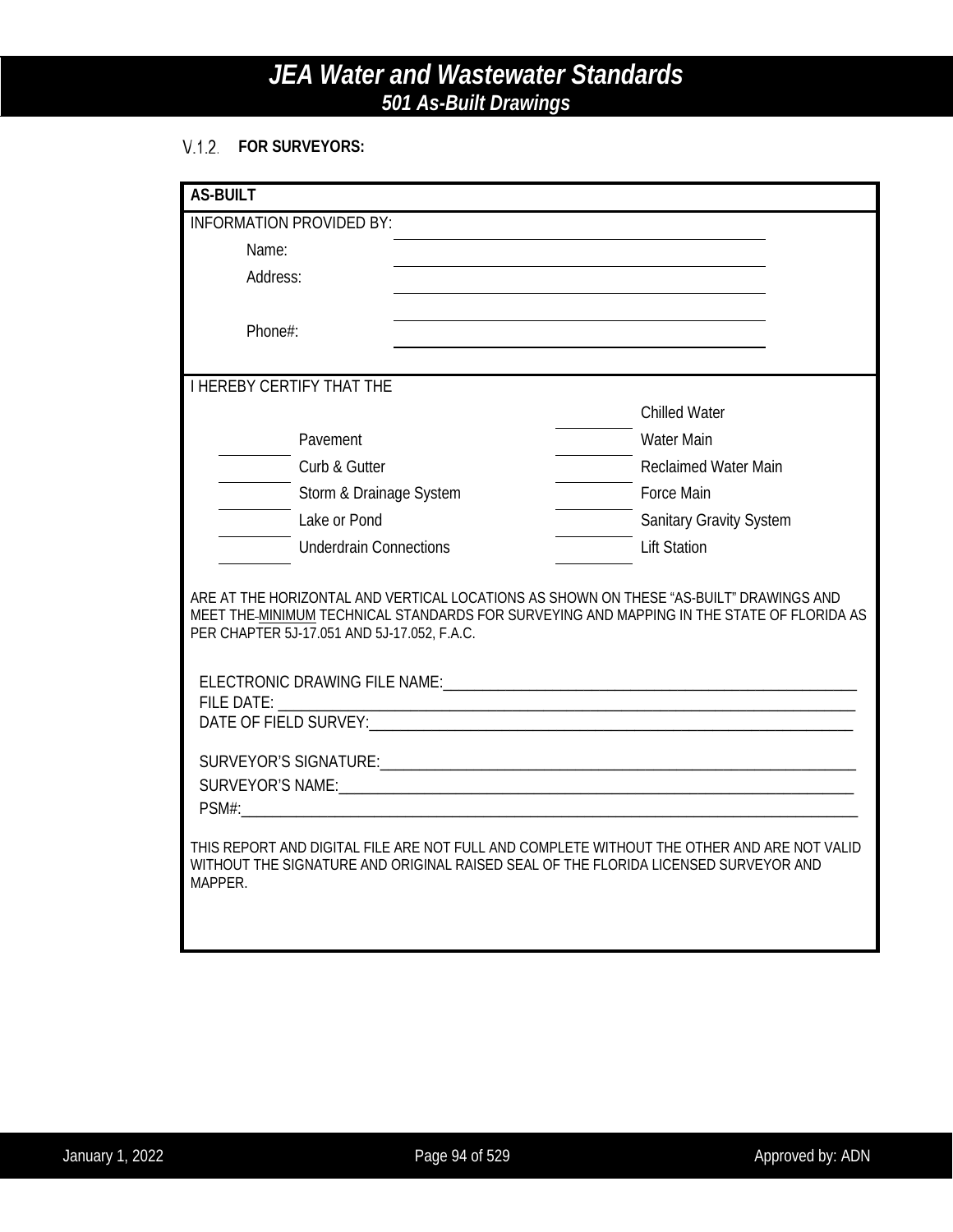### **FOR CONTRACTORS:**

| <b>AS-BUILT</b>                                                                        |                                                                                                                       |  |  |
|----------------------------------------------------------------------------------------|-----------------------------------------------------------------------------------------------------------------------|--|--|
| <b>INFORMATION PROVIDED BY:</b>                                                        |                                                                                                                       |  |  |
| Date:                                                                                  | <u> 1980 - Johann Barn, mars ann an t-Amhain Aonaich an t-Aonaich an t-Aonaich an t-Aonaich an t-Aonaich an t-Aon</u> |  |  |
| Name:                                                                                  |                                                                                                                       |  |  |
| Address                                                                                |                                                                                                                       |  |  |
| Phone#:                                                                                |                                                                                                                       |  |  |
| I HEREBY CERTIFY THAT THE MATERIALS AND QUANTITIES USED IN THE CONSTRUCTION OF:        |                                                                                                                       |  |  |
|                                                                                        |                                                                                                                       |  |  |
|                                                                                        | <b>Chilled Water</b>                                                                                                  |  |  |
| Pavement                                                                               | <b>Water Main</b>                                                                                                     |  |  |
| Curb & Gutter                                                                          | Reclaimed Water Main                                                                                                  |  |  |
| Storm & Drainage System                                                                | <b>Force Main</b>                                                                                                     |  |  |
| Lake or Pond                                                                           | <b>Sanitary Gravity System</b>                                                                                        |  |  |
| <b>Underdrain Connections</b>                                                          | <b>Lift Station</b>                                                                                                   |  |  |
| ARE IN ACCORDANCE WITH THE APPROVED PLANS AND JEA STANDARDS AND COUNTY SPECIFICATIONS, |                                                                                                                       |  |  |
| UNLESS OTHERWISE APPROVED BY THE REGULATORY AGENCY.                                    |                                                                                                                       |  |  |
|                                                                                        |                                                                                                                       |  |  |
|                                                                                        |                                                                                                                       |  |  |
|                                                                                        |                                                                                                                       |  |  |
| CONTRACTOR'S STATE UTILITIES LICENSE NUMBER: WILL ARE AN ARREST AND THE CONTRACTOR'S   |                                                                                                                       |  |  |
|                                                                                        |                                                                                                                       |  |  |
|                                                                                        |                                                                                                                       |  |  |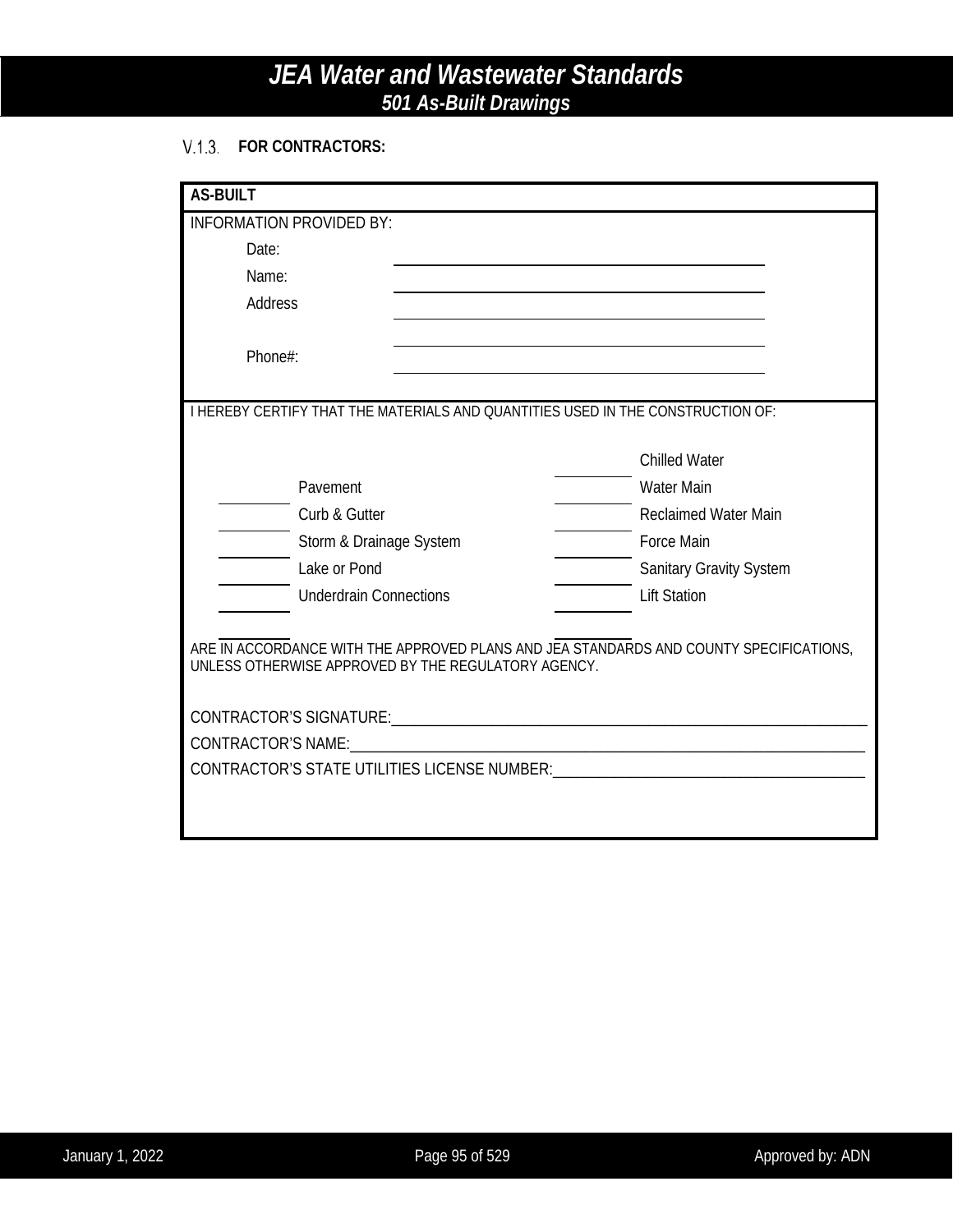### **FOR PROJECT MANAGERS:**

| <b>RECORD DRAWING</b>                                                                                                                               |                                |  |
|-----------------------------------------------------------------------------------------------------------------------------------------------------|--------------------------------|--|
| <b>INFORMATION PROVIDED BY:</b>                                                                                                                     |                                |  |
| Date:                                                                                                                                               |                                |  |
| Name:                                                                                                                                               |                                |  |
| <b>Address</b>                                                                                                                                      |                                |  |
|                                                                                                                                                     |                                |  |
| Phone#:                                                                                                                                             |                                |  |
|                                                                                                                                                     |                                |  |
| <b>I HEREBY CERTIFY THAT THE MATERIALS AND QUANTITIES USED IN THE CONSTRUCTION OF:</b>                                                              |                                |  |
|                                                                                                                                                     |                                |  |
|                                                                                                                                                     | <b>Chilled Water</b>           |  |
| Pavement                                                                                                                                            | <b>Water Main</b>              |  |
| Curb & Gutter                                                                                                                                       | <b>Reclaimed Water Main</b>    |  |
| Storm & Drainage System                                                                                                                             | Force Main                     |  |
| Lake or Pond                                                                                                                                        | <b>Sanitary Gravity System</b> |  |
| <b>Underdrain Connections</b>                                                                                                                       | <b>Lift Station</b>            |  |
|                                                                                                                                                     |                                |  |
| ARE IN ACCORDANCE WITH THE APPROVED PLANS AND JEA STANDARDS AND COUNTY                                                                              |                                |  |
| SPECIFICATIONS, UNLESS OTHERWISE APPROVED BY THE REGULATORY AGENCY.<br>INFRASTRUCTURE IS AT THE HORIZONTAL AND VERTICAL LOCATIONS AS SHOWN ON THESE |                                |  |
| "RECORD" DRAWINGS.                                                                                                                                  |                                |  |
|                                                                                                                                                     |                                |  |
|                                                                                                                                                     |                                |  |
| JEA PROJECT MANAGER'S NAME: CONNECTION CONTROL CONTRACT AND THE USE OF A PROJECT MANAGER'S NAME:                                                    |                                |  |
|                                                                                                                                                     |                                |  |
|                                                                                                                                                     |                                |  |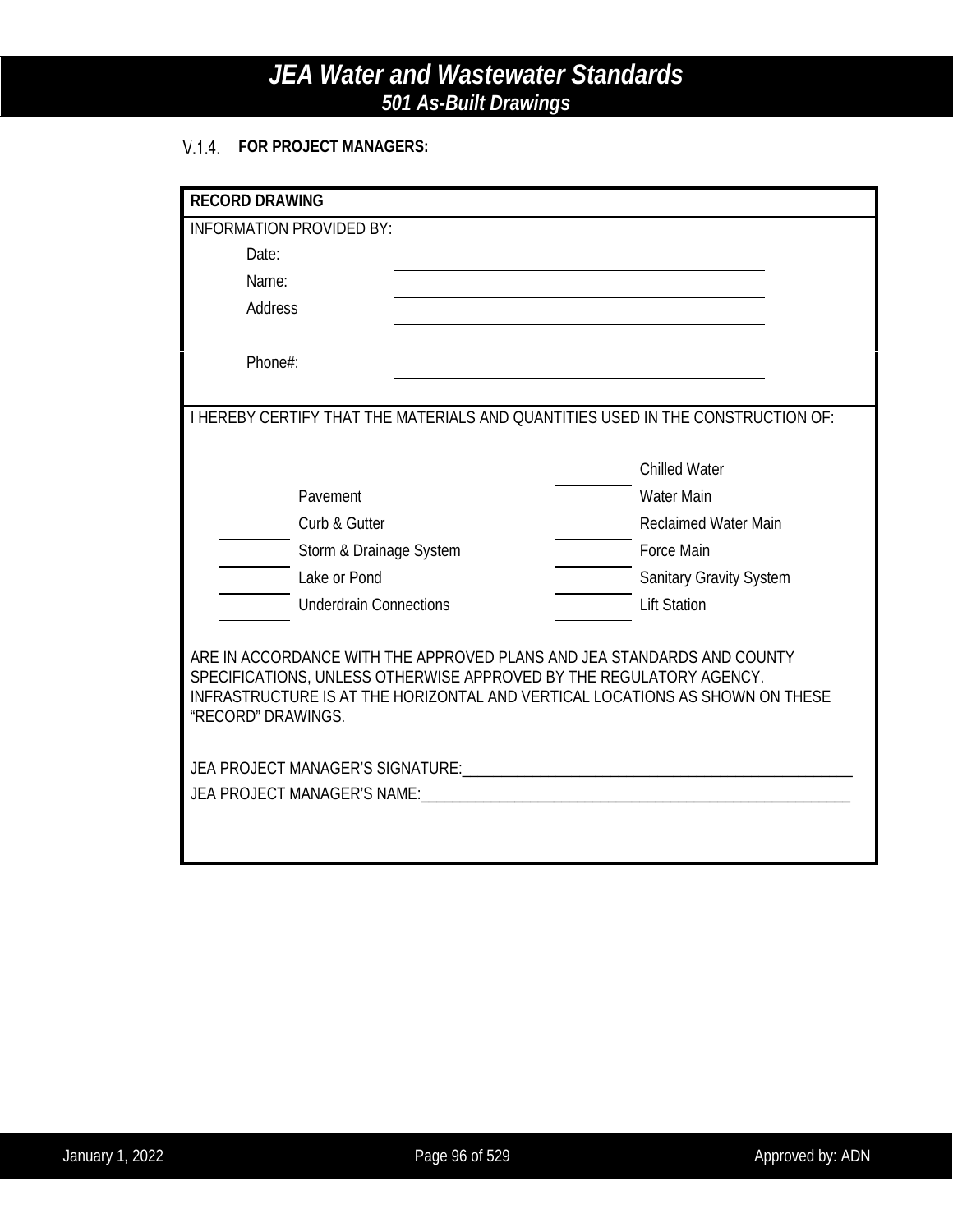## **V.2. JEA AS-BUILT OR RECORD DRAWING SUBMITTAL TRANSMITTAL**

Water / Wastewater / Reclaimed Water / Chilled Water Pipes and Pumping

| To:                                             | W&S As-Built Submittal Mailbox                                                                                           |                                        |  |  |
|-------------------------------------------------|--------------------------------------------------------------------------------------------------------------------------|----------------------------------------|--|--|
| From:                                           |                                                                                                                          |                                        |  |  |
| Phone:                                          | E-mail:                                                                                                                  |                                        |  |  |
| Company Name:                                   |                                                                                                                          |                                        |  |  |
| <b>Company Address</b>                          |                                                                                                                          |                                        |  |  |
| Date of Submittal:                              |                                                                                                                          |                                        |  |  |
| Signature of Submitter<br>Verifying Compliance: |                                                                                                                          |                                        |  |  |
| Project Name:                                   |                                                                                                                          |                                        |  |  |
| Project Type:<br>(Check all that apply)         | New Development<br><b>Treatment Plant</b>                                                                                | JEA Installed<br><b>JEA Contractor</b> |  |  |
| Project Purpose                                 | Main Extension<br>Main Replacement                                                                                       | Main Relocation<br>Plant Project       |  |  |
| JEA Availability<br>Number:                     |                                                                                                                          | JEA Capital Project<br>Number:         |  |  |
| JEA Project Manager:                            |                                                                                                                          | JEA PM e-mail:                         |  |  |
| <b>Engineering Firm:</b>                        |                                                                                                                          |                                        |  |  |
| <b>Engineering Contact:</b>                     |                                                                                                                          |                                        |  |  |
| Engineers Phone:                                |                                                                                                                          |                                        |  |  |
| Engineers E-mail:                               |                                                                                                                          |                                        |  |  |
| Contracting Co.:                                |                                                                                                                          |                                        |  |  |
| <b>Contractor Contact:</b>                      |                                                                                                                          |                                        |  |  |
| <b>Contractor Phone:</b>                        |                                                                                                                          |                                        |  |  |
| Contractor E-Mail:                              |                                                                                                                          |                                        |  |  |
|                                                 |                                                                                                                          |                                        |  |  |
| Surveying Co.:                                  |                                                                                                                          |                                        |  |  |
| Surveyor Contact:                               |                                                                                                                          |                                        |  |  |
| Surveyors Phone:                                |                                                                                                                          |                                        |  |  |
| Surveyors E-mail:                               |                                                                                                                          |                                        |  |  |
| JEA O&M representative:                         |                                                                                                                          |                                        |  |  |
| Attached:                                       | Water As-Builts & Data Tables - Paper & Electronic                                                                       |                                        |  |  |
|                                                 | Wastewater As-Builts & Data Tables - Paper & Electronic                                                                  |                                        |  |  |
|                                                 | Wastewater Pump Station Attribute Tables Electronic<br>____ Reclaimed Water As-Builts & Data Tables - Paper & Electronic |                                        |  |  |
|                                                 | _____ Chilled Water As-Builts & Data Tables - Paper & Electronic                                                         |                                        |  |  |
|                                                 | _____ As-Built Submittal Checklist filled out by Engineer, Contractor or Surveyor                                        |                                        |  |  |
|                                                 | As-Built Submittal Checklist filled out by JEA Project Manager                                                           |                                        |  |  |
|                                                 | Equipment Attribute Worksheets completed                                                                                 |                                        |  |  |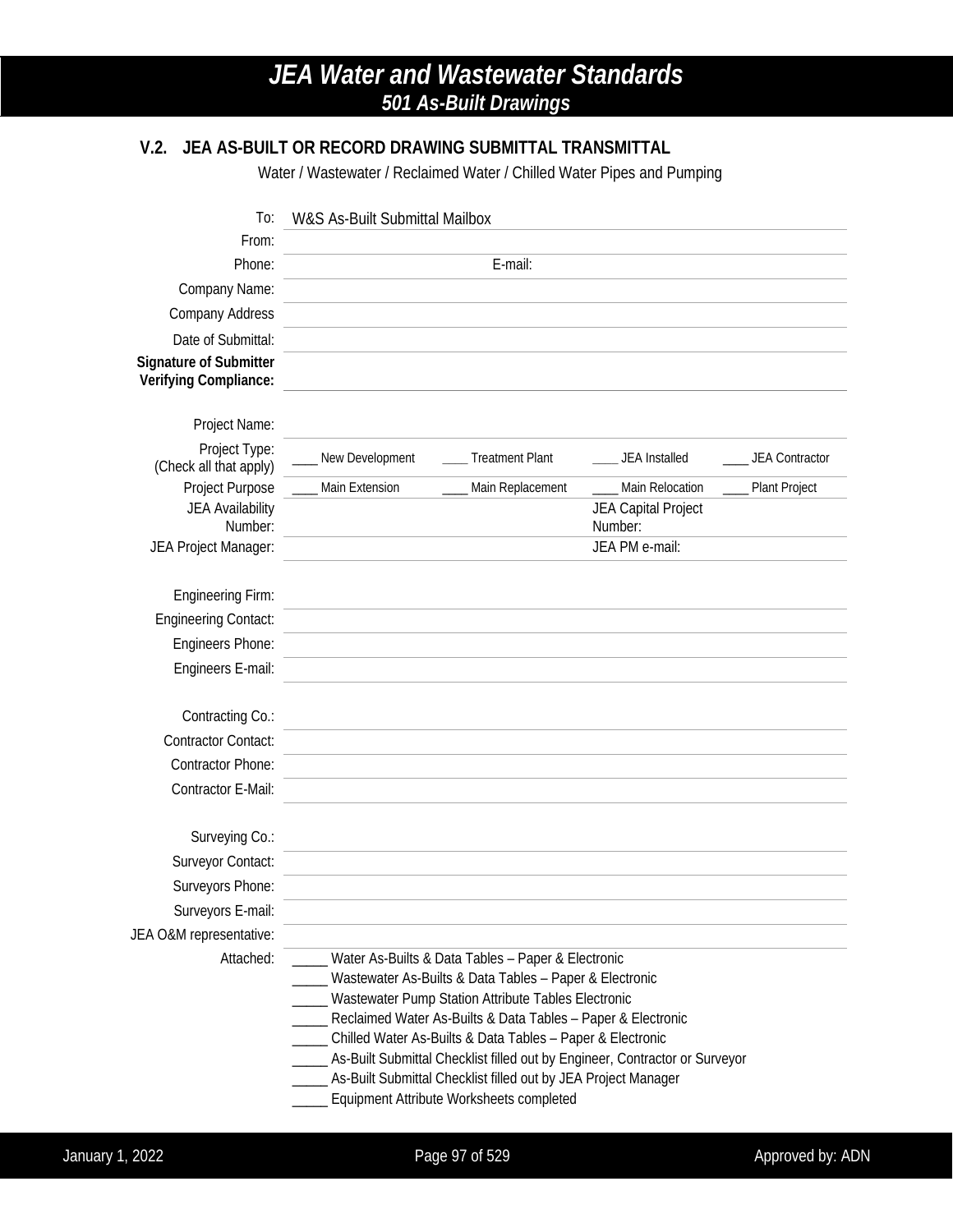### **V.3. JEA AS-BUILT OR RECORD DRAWING SUBMITTAL REQUIREMENTS CHECK LIST PIPELINES AND PUMPING STATIONS**

Project Name:

| JEA Availability Number:                                  | JEA Capital Project Number:                                                                           |
|-----------------------------------------------------------|-------------------------------------------------------------------------------------------------------|
|                                                           | Initial next to each requirement verifying compliance                                                 |
|                                                           | Separate As-Builts or record drawings for water, wastewater, reclaimed water and chilled water        |
|                                                           | On each page of as-built, certification filled out, signed, sealed and dated by surveyor/mapper       |
|                                                           | On each page of as-built, certification filled out, signed and dated by contractor                    |
|                                                           | On each page of record drawing, certification filled out, signed and dated by JEA project manager     |
|                                                           | Old lines not built as per design deleted and redrawn as constructed                                  |
| Notes and elevations not struck through, but changed      |                                                                                                       |
|                                                           | "AS-BUILT" or "RECORD DRAWING" labeled in 1" letters on each page                                     |
| Sheets are 24" x 36" in size                              |                                                                                                       |
|                                                           | Includes all changes by Addendum or Change Order or SWA (Supplemental Work Allowance)                 |
|                                                           | As-Built Includes datum & reference to state plane coordinates (Florida East Zone NAD 83, NAVD 88)    |
| Vicinity map on cover page                                |                                                                                                       |
| Street names on all streets                               |                                                                                                       |
| North Arrow on each page                                  |                                                                                                       |
| Graphic Scale on each page                                |                                                                                                       |
|                                                           | Availability number and/or JEA Capital Project number on each page                                    |
|                                                           | JEA easements labeled as such, including RE number and Official Records Book and Page (OR #).         |
|                                                           | Title page includes JEA Availability Number and/or JEA Oracle Project Numbers                         |
| Date of utility installation completion on each page      |                                                                                                       |
|                                                           | Ownership transition point between JEA and Private system clearly designated on the as-built drawing. |
|                                                           | Master Plan showing phasing for the entire development                                                |
| Match lines shown for continuation to other sheets        |                                                                                                       |
| Private utilities installed as part of this project shown |                                                                                                       |
|                                                           | Call outs provided showing points of connection to existing JEA infrastructure.                       |
|                                                           | Water pressure and/or force main pressure sensors are identified.                                     |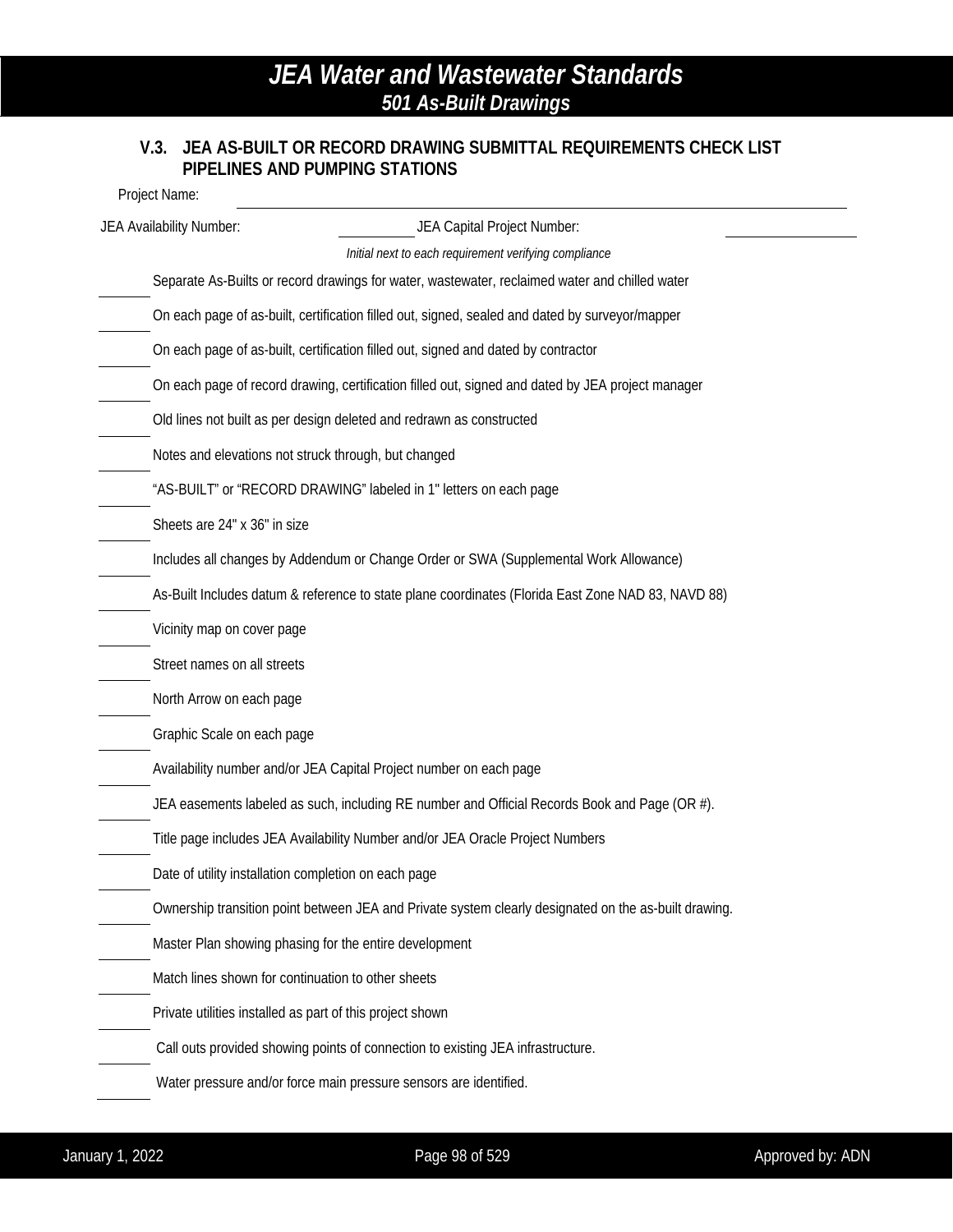### **POTABLE WATER SYSTEMS**

#### **WATER MAINS**

Elevations on the main and finished grade shown at:

- Points of connection to the existing system
- Points of crossing over or under wastewater mains, reclaimed mains, chilled water mains or storm drains
- At maximum of 100 ft. intervals
- Where less than 30 inches or greater than 48 inches of cover is provided
- Main stub outs

Each water main section between fittings/valves is shown with pipe size, pipe material and pipe pressure class called out with a leader line pointing to the applicable main or group of mains for mains between fittings less than 10 feet apart.

Pipe size and type indicated on service lateral piping

Beginning and end points of horizontal directional drills located by professional surveyor

HDD (Horizontal directional drill) bore log included showing:

- Bore in plan and profile view
- Bore log on 24" x 36" sheets
- Certified by HDD contractor
- Horizontal and vertical location data at 25 ft. intervals (max)

#### **WATER FITTINGS**

Each fitting shows a call out designating fitting number, fitting type (45, tee, etc.) and size with leader pointing to the installed fitting.

Table included with data for each fitting:

- Fitting Number
- Subtype = Fitting Type (see data table file for subtypes)
- Facility Owner (JEA or PRIVATE)
- Fitting Size Primary (Inches)
- Fitting Size Secondary (Inches)
- Fitting Type
- Manufacturer
- Fitting Material (DIMJ, PVC or HDPE)
- Lining Material
- Fitting Top Elevation (feet)
- Final Grade Elevation (feet)
- Fitting Depth (feet)
- State Plane Northing, Y Coord
- State Plane Easting, X Coord
- Latitude (in Decimal Degrees)
- Longitude (in Decimal Degrees)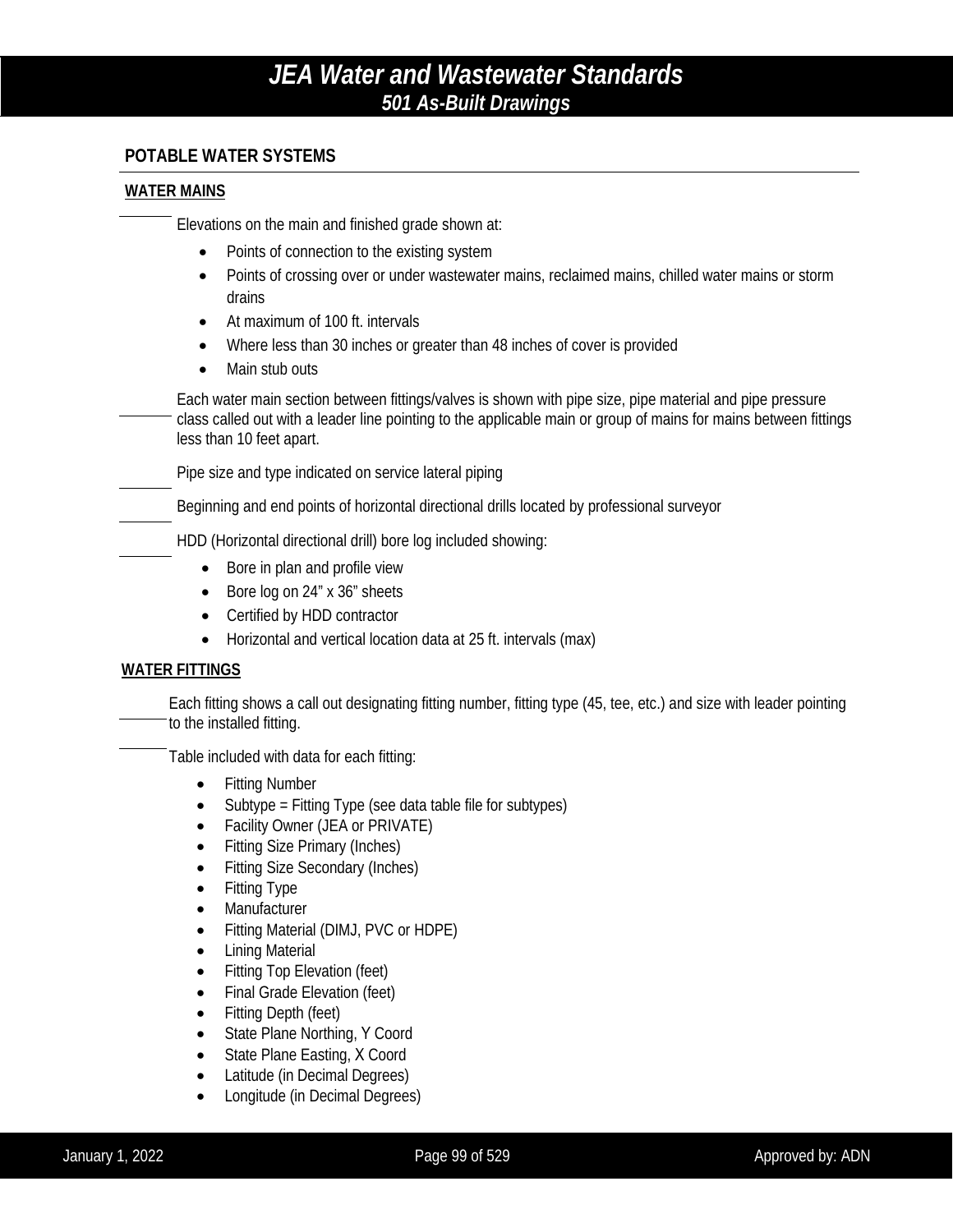#### **WATER VALVES**

Each valve shows a call out designating valve number, valve type, and valve size with leader pointing to the installed valve.

Table included with data for each valve:

- Valve Number (WV, WWV, RV, CV)
- Valve Subtype = Valve, ARV, Backflow, Hydrant
- Valve Type
- Facility Owner (JEA or PRIVATE)
- Valve Size
- Valve Open Direction (left/right)
- Valve number of turns required to open the valve
- Valve Depth to Operating Nut
- Final Grade Elevation (feet)
- Valve Depth to Nut (feet)
- Valve Manufacturer
- State Plane Northing, Y Coord
- State Plane Easting, X Coord
- Latitude (in Decimal Degrees)
- Longitude (in Decimal Degrees)
- RFID/Barcode Number (future)

#### **WATER HYDRANTS**

Each hydrant shows a call out designating hydrant number with leader pointing to the installed hydrant.

Table included with data for each hydrant:

- Hydrant Number (WH, RH)
- Hydrant Subtype = Hydrant
- Facility Owner (JEA or PRIVATE)
- Hydrant Manufacture Date (year)
- Hydrant Manufacturer
- State Plane Northing, Y Coord
- State Plane Easting, X Coord
- Latitude (in Decimal Degrees)
- Longitude (in Decimal Degrees)
- RFID/Barcode Number (future)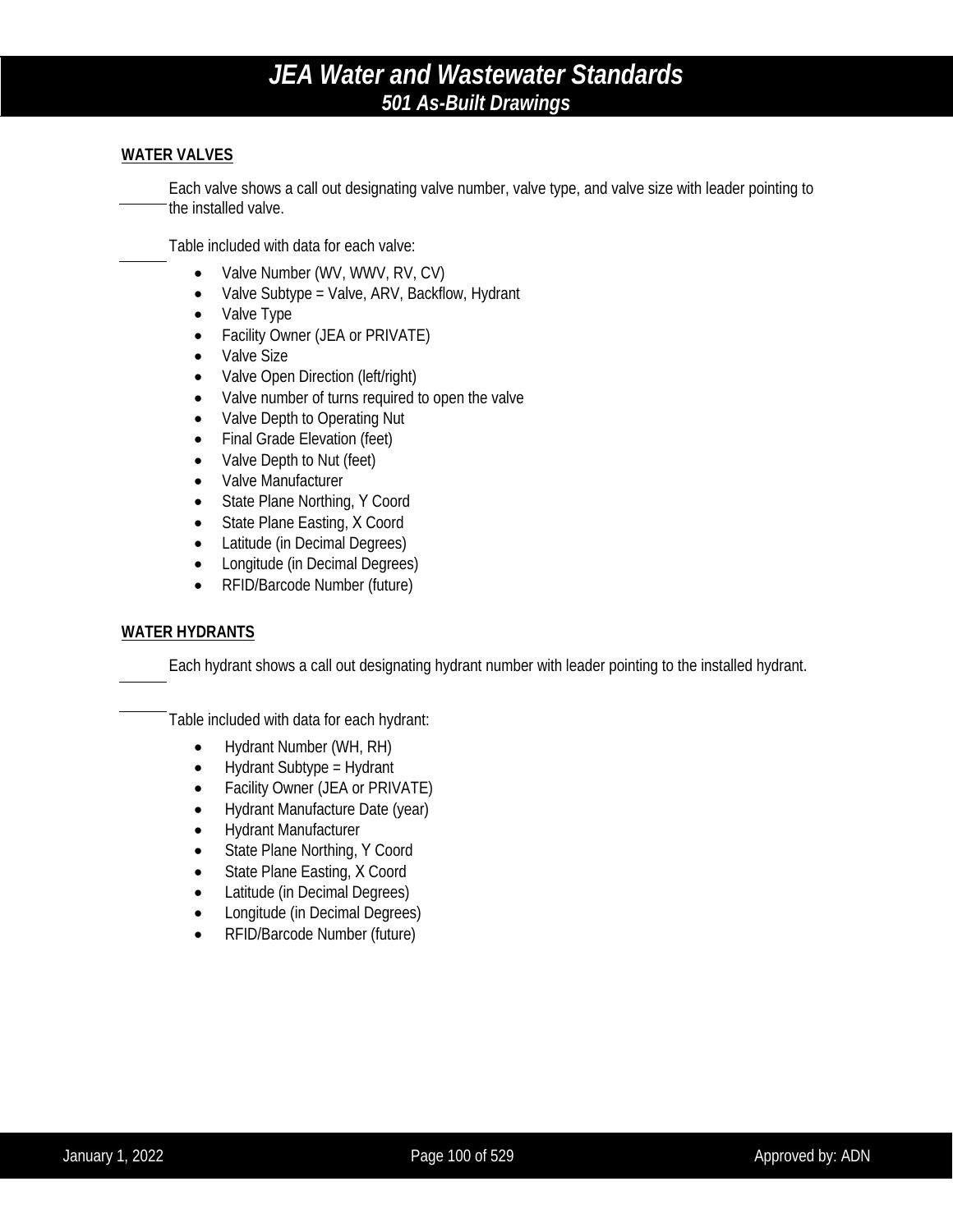#### **WATER METERS AND METER BOXES**

Each meter box shall be listed in the data table with meter number matching the Lot  $#$ . If no Lot  $#$  exists, assign a water meter ID not included in the Lot # series. Show this meter ID at the meter on the as-built and in the data table.

Location of meter boxes indicated and referenced to property lines (not necessary for 2 inch or less residential meters located as per standards).

The size meter to be installed for each meter

Table included with data for each water meter box:

- Meter Box Number
- Proposed Meter Size
- Service Type (Water or Reclaimed Water)
- Meter Subtype = Minor Meter  $\left\langle \langle 2^n \rangle \right\rangle$ , Major Meter
- Facility Owner (JEA or PRIVATE)
- Meter box manufacturer
- **Meter Box Material**
- State Plane Northing, Y Coord
- State Plane Easting, X Coord
- Latitude (in Decimal Degrees)
- Longitude (in Decimal Degrees)

#### **WATER LOCATE WIRE BOXES**

Each locate wire box shows a call out designating locate wire box number with leader pointing to the installed box

Table included with data for each locate wire box:

- Locate Wire Box Number (WLW-,)
- State Plane Northing, Y Coord
- State Plane Easting, X Coord
- Latitude (in Decimal Degrees)
- Longitude (in Decimal Degrees)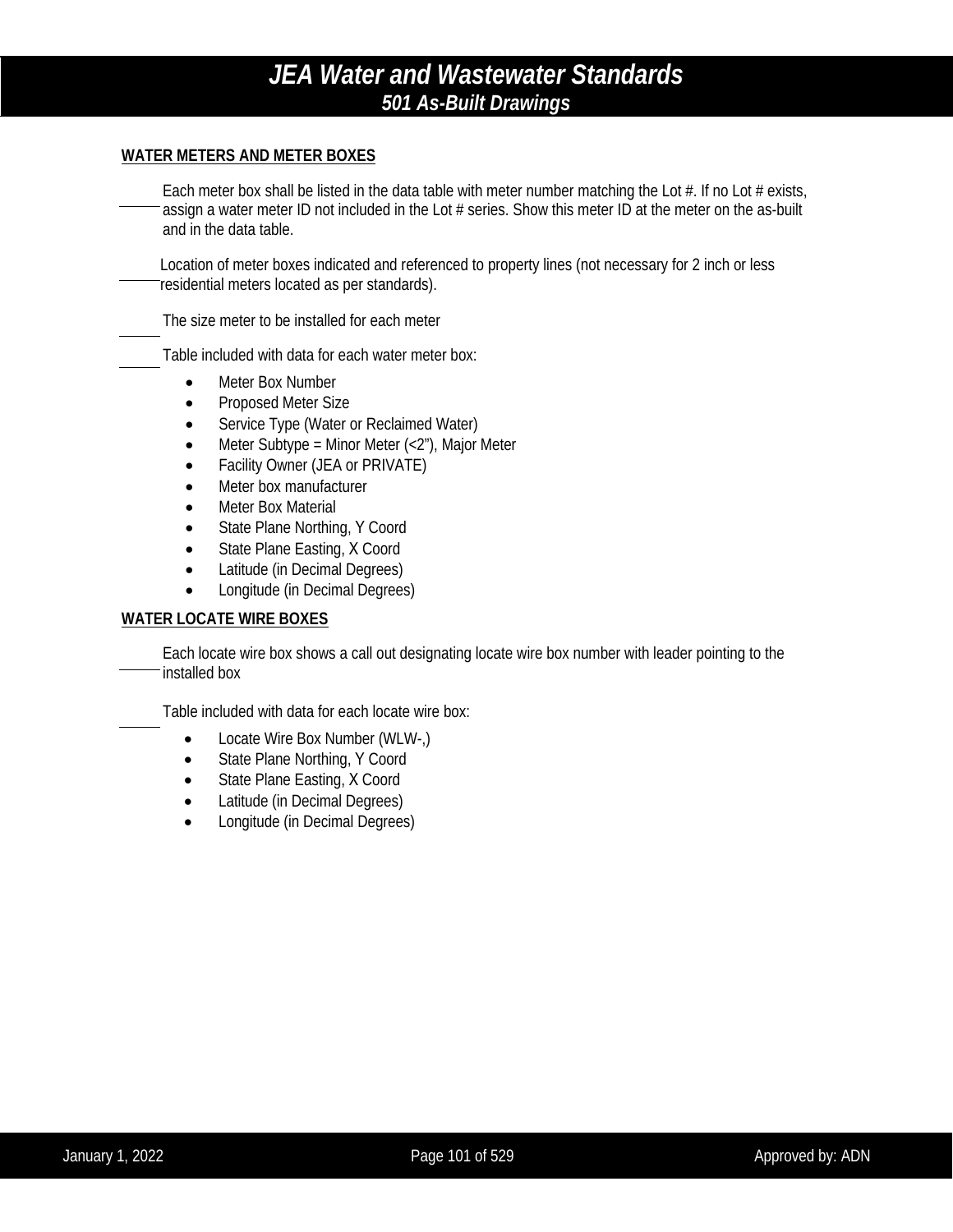### **WASTEWATER SYSTEMS**

#### **GRAVITY MAINS**

Elevations on the main and finished grade shown at:

- Points of connection to the existing system
- Points of crossing over or under water mains, reclaimed mains, chilled water mains, wastewater mains or storm drains
- Lateral (service) end points
- Main stub outs

Vertical separation called out at crossings with water mains

Plan and profile drawings provided showing pipe and manholes

Each gravity wastewater main section between manholes is shown with pipe size, pipe material, pipe pressure class, pipe length and slope called out with a leader line pointing to the applicable main.

Pipe type and size and finished grade elevations on service lateral piping shown.

The location of the service point for each lateral located from the side property line or by station and offset.

Table included with data for each gravity main:

- Sewer Pipe Run Number
- Sewer Pipe Subtype = Collection, Trunk
- Facility Owner (JEA or PRIVATE)
- Pipe Size (Inches)
- Pipe Class (SDR26, etc)
- Pipe Material (PVC, etc.)
- Pipe Manufacturer
- Pipe Length (feet)
- Downstream Pipe Invert Elevation (feet)
- Downstream Grade Elevation at Invert (feet)
- Upstream Pipe Invert Elevation (feet)
- Upstream Grade Elevation at Invert (feet)
- Slope (ft/ft)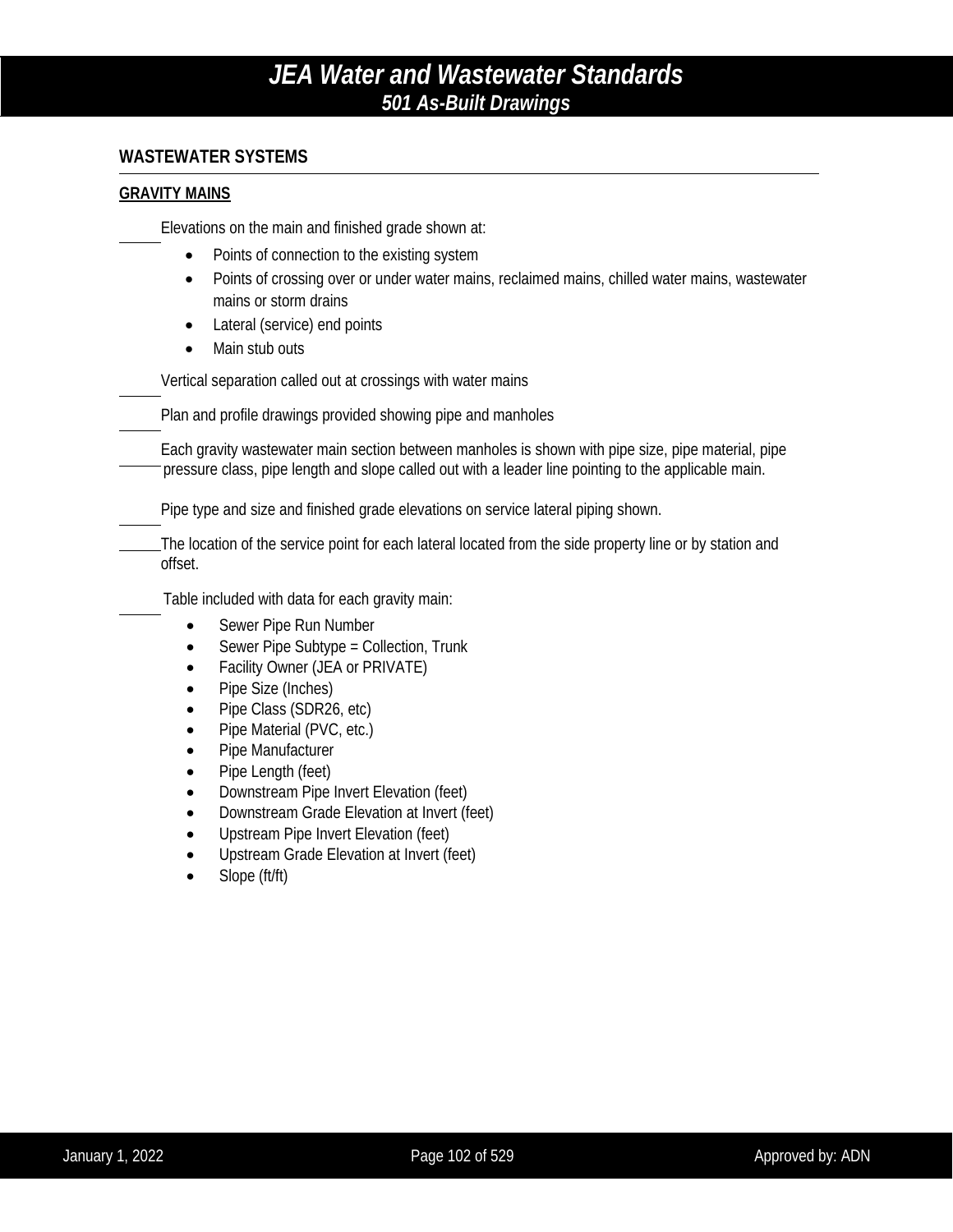#### **GRAVITY FITTINGS**

Each fitting shall be listed in the sewer fitting data table with fitting number matching the Lot  $#$ . If no Lot  $#$ exists, assign a fitting number ID not included in the Lot # series. Show this fitting number ID at the fitting on the as-built and in the fitting data table.

Table included with data for each fitting:

- Fitting Number (matching lot number)
- Subtype = Fitting Type (see data table file for subtypes)
- Facility Owner (JEA or PRIVATE)
- Fitting Size Primary (Inches)
- Fitting Size Reducer (Inches)
- **Manufacturer**
- Fitting Material (DI, PVC or HDPE)
- Lining Material
- Fitting Top Elevation (feet)
- Final Grade Elevation (feet)
- State Plane Northing, Y Coord
- State Plane Easting, X Coord
- Latitude (in Decimal Degrees)
- Longitude (in Decimal Degrees)

### **MANHOLES & CLEANOUTS**

Elevations of inverts and north rim of top of manhole covers shown for all manholes at the manhole

Manholes and cleanouts labeled with number at manhole or cleanout

Air release valve manholes shown and listed in manhole data table (if applicable)

Table with the following data for each manhole:

- Manhole Number
- Manhole Subtype = Collection, Force main, Low Pressure, Trunk, ARV
- Facility Owner (JEA or PRIVATE)
- Manhole Type (A through J)
- Manhole Drop Type (Inside or Outside)
- Manufacturer/Supplier
- Manhole Size (feet)
- Manhole Material
- Manhole Lining Material
- Manhole Lining Manufacturer
- Rim Elevation (feet)
- Invert Elevations (feet) with Directions
- State Plane Northing, Y Coord
- State Plane Easting, X Coord
- Latitude (in Decimal Degrees)
- Longitude (in Decimal Degrees)
- Exterior Joint Tape Type & Manufacturer
- RFID/Barcode Number (future)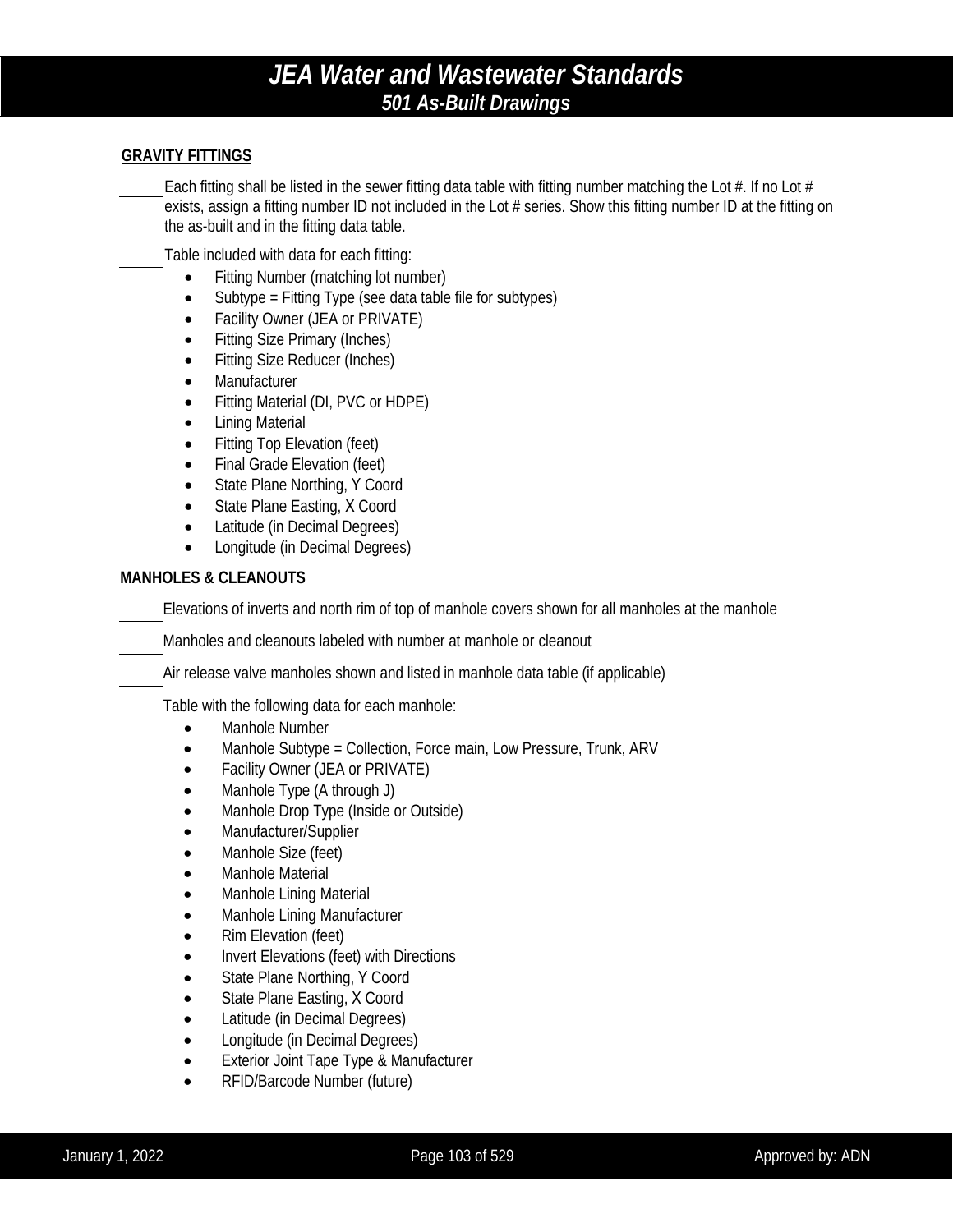#### **WASTEWATER SERVICE POINTS**

Each service point (sewer lateral end point) shall be listed in the data table with meter number matching the Lot #. If no Lot # exists, assign a water meter ID not included in the Lot # series. Show this meter ID at the meter on the as-built and in the data table.

Table included with data for each wastewater service point:

- Wastewater Service Point Number
- Wastewater Service Point Subtype = Customer point, Major Meter (See data table file for subtypes)
- Finished Grade Elevation (feet)
- Top of Pipe Elevation (feet)
- Depth of Cover (feet)
- State Plane Northing, Y Coord
- State Plane Easting, X Coord
- Latitude (in Decimal Degrees)
- Longitude (in Decimal Degrees)

#### **WASTEWATER FORCE MAINS**

Elevations on the main and finished grade shown at:

- Points of connection to the existing system
- Points of crossing over or under water mains, reclaimed mains, chilled water mains, wastewater mains or storm drains
- At maximum of 100 ft. intervals
- Where less than 30 inches or greater than 48 inches of cover is provided.
- Main stub-outs

Each force main section between fittings/valves is shown with pipe size, pipe material and pipe pressure class called out with a leader line pointing to the applicable main or group of mains for mains between fittings less than 10 feet apart.

Beginning and end points of HDD (horizontal directional drills) located by professional surveyor

HDD bore log included showing:

- Bore in plan and profile view
- Bore log on 24" x 36" sheets
- Certified by HDD contractor
- Horizontal and vertical location data continuous or at no more than 25 ft. intervals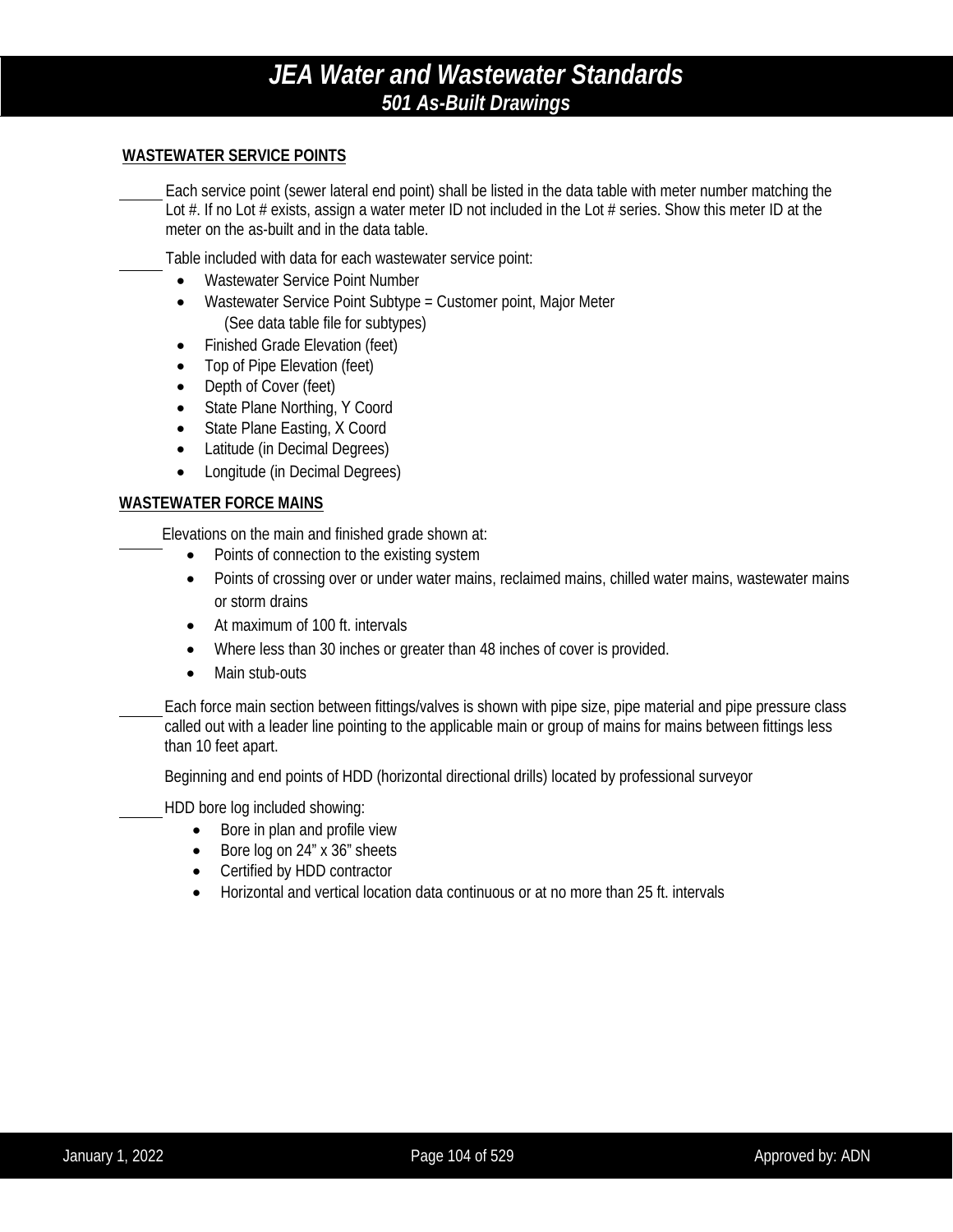#### **FORCE MAIN FITTINGS**

Each fitting shows a call out designating fitting number, fitting type (45, tee, etc.) and size with leader pointing to the installed fitting.

Table included with data for each fitting:

- Fitting Number
- Subtype = Fitting Type (see data table file for subtypes)
- Facility Owner (JEA or PRIVATE)
- Fitting Size Primary (Inches)
- Fitting Size Reducer (Inches)
- Manufacturer
- Fitting Material (DI, PVC or HDPE)
- Lining Material
- Fitting Top Elevation (feet)
- Final Grade Elevation (feet)
- State Plane Northing, Y Coord
- State Plane Easting, X Coord
- Latitude (in Decimal Degrees)
- Longitude (in Decimal Degrees)

#### **WASTEWATER VALVES**

Each valve shows a call out designating valve number, valve type, and valve size with leader pointing to the installed valve.

Table included with data for each valve:

- Valve Number (WV, WWV, RV, CV)
- Valve Subtype = Valve, ARV, Backflow, Hydrant
- (See data table file for subtypes)
- Valve Type
- Facility Owner (JEA or PRIVATE)
- Valve Size
- Valve Open Direction (left/right)
- Valve number of turns required to open the valve
- Valve Depth to Operating Nut
- Final Grade Elevation (feet)
- Valve Depth to Nut (feet)
- Valve Manufacturer
- State Plane Northing, Y Coord
- State Plane Easting, X Coord
- Latitude (in Decimal Degrees)
- Longitude (in Decimal Degrees)
- RFID/Barcode Number (future)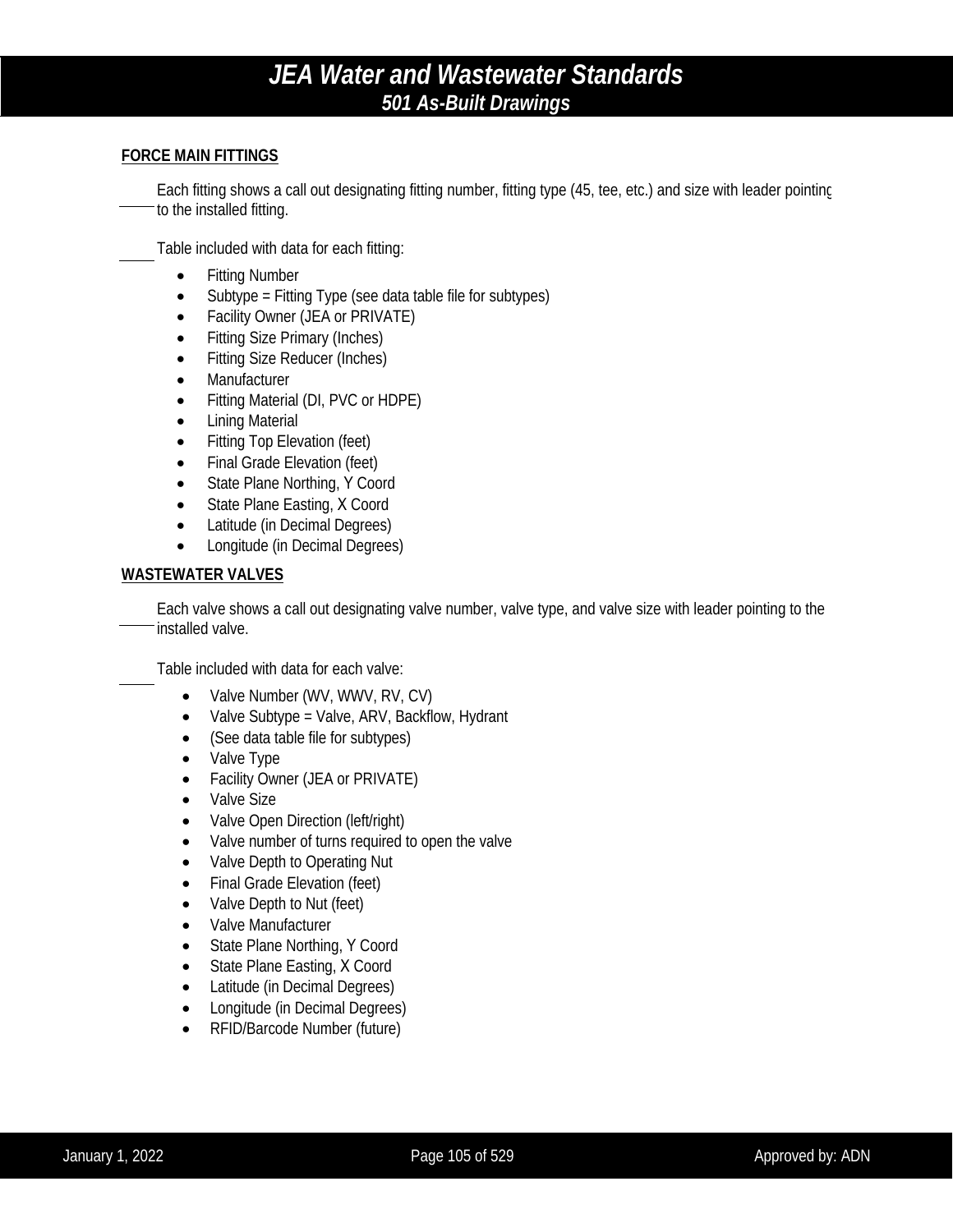### **WASTEWATER LOCATE WIRE BOXES**

Each locate wire box shows a call out designating locate wire box number with leader pointing to the installed box

Table included with data for each locate wire box:

- Locate Wire Box Number (WLW-,)
- State Plane Northing, Y Coord
- State Plane Easting, X Coord
- Latitude (in Decimal Degrees)
- Longitude (in Decimal Degrees)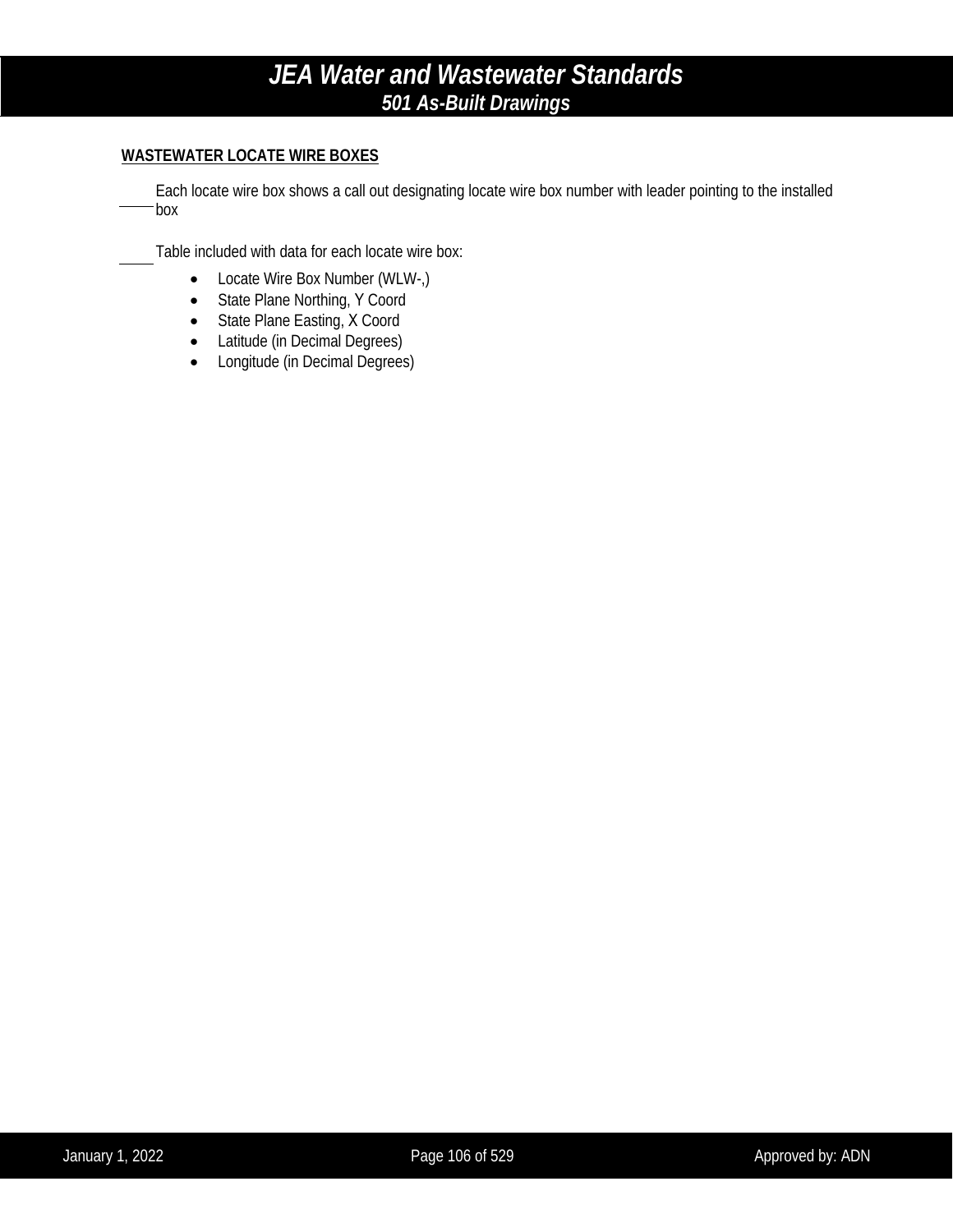#### **WASTEWATER PUMPING STATIONS**

Pump Station sheet is digital (not scanned and marked up) and legible when zoomed in.

All As-Built changes are marked with AB and clouded. Corrected in AUTOCAD file, not crossed out with the new numbers.

All pump station data/information is included on first sheet and the station layout with measurements, elevations and GPS coordinates on second sheet.

All utilities within the pump station site are located relative to property lines.

Elevations (\*and GPS coordinates) indicated at:

- Invert(s)
- Wet well Top (rim elevation) \*
- Wet well bottom
- Concrete slab station corners
- Underground piping, valves\* and fittings\*

Measurements of panels & equipment relative to the concrete edges of station at:

- Control Panel Rack
- Power Distribution Rack
- Demarcation Box(s)
- Flow Meter Panel

Above and below ground piping

Wet Well shown and dimensioned from property lines

Generator/Pony pump shown and information filled out

Driveway shown and dimensioned from property lines

All materials, sizes of lines and fittings associated with pump station are indicated on drawings.

All buried electrical conduit labeled and located, including electrical service from utility transformer to station meter and to control panel.

Pump information has been checked for completeness and accuracy

MCC Panel chart is filled out.

Schedule of elevation chart is filled out entirely.

Station physical address is indicated in Pump Station Information box.

Privately owned pump stations will provide pump model info for modeling purposes.

Water pressure and/or force main pressure sensors are identified.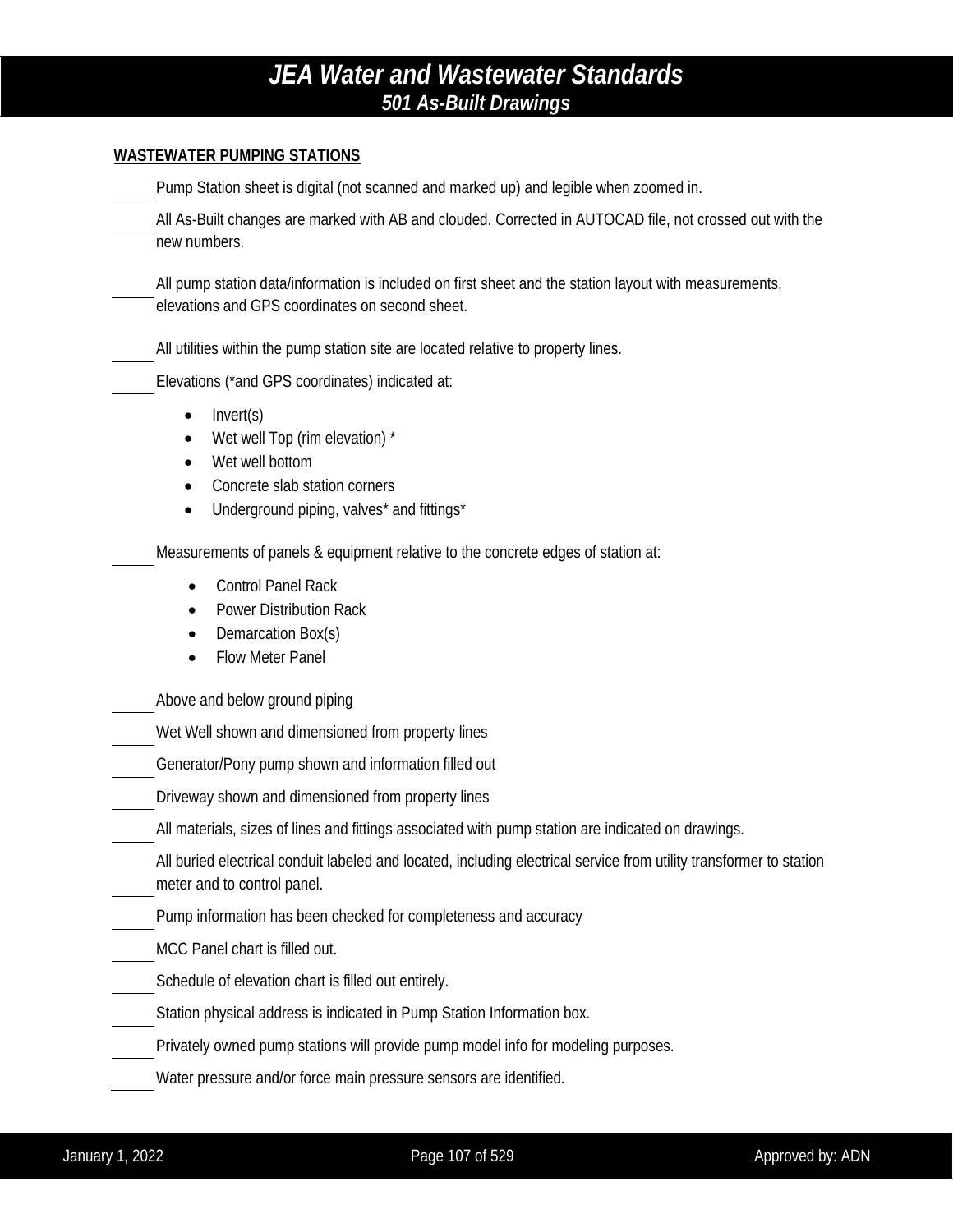### **RECLAIMED WATER SYSTEMS**

#### **RECLAIMED WATER MAINS**

Elevations on the main and finished grade shown at:

- Points of connection to the existing system
- Points of crossing over or under water mains, reclaimed mains, chilled water mains, wastewater mains or storm drains
- At maximum of 100 ft. intervals
- Where less than 30 inches or greater than 48 inches of cover is provided
- Main stub-outs

Each reclaimed water main section between fittings/valves is shown with pipe size, pipe material and pipe pressure class called out with a leader line pointing to the applicable main or group of mains for mains between fittings less than 10 feet apart.

Pipe size and type indicated on service lateral piping

Location of reclaim signage indicating reclaim water in use

Location of meter boxes indicated and referenced to property lines (not necessary for 2 inch or less residential meters located as per standards).

Beginning and end points of horizontal directional drills located by professional surveyor

HDD (Horizontal directional drill) bore log included showing:

- Bore in plan and profile view
- Bore log on 24" x 36" sheets
- Certified by HDD contractor
- Horizontal and vertical location data at 25 ft. intervals (max)

### **RECLAIMED WATER FITTINGS**

Each fitting shows a call out designating fitting number, fitting type (45, tee, etc.) and size with leader pointing to the installed fitting.

Table included with data for each fitting:

- Fitting Number
- Subtype = Fitting Type (see data table file for subtypes)
- Facility Owner (JEA or PRIVATE)
- **Fitting Size Primary (Inches)**
- Fitting Size Reducer (Inches)
- Manufacturer
- Fitting Material (DI, PVC or HDPE)
- Lining Material
- Fitting Top Elevation (feet)
- Final Grade Elevation (feet)
- State Plane Northing, Y Coord
- State Plane Easting, X Coord
- Latitude (in Decimal Degrees)
- Longitude (in Decimal Degrees)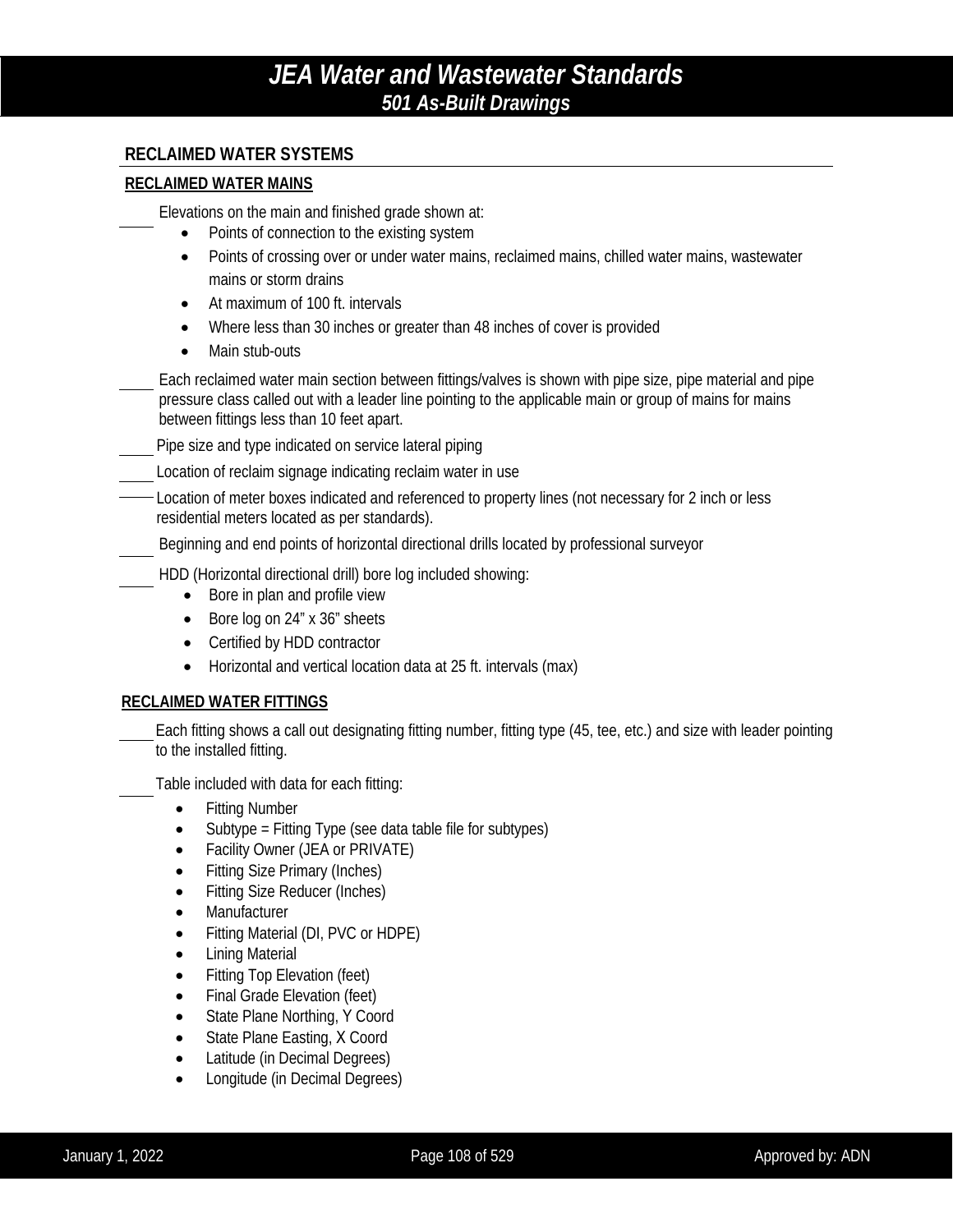#### **RECLAIMED WATER VALVES**

Each valve shows a call out designating valve number, valve type, and valve size with leader pointing to the installed valve.

Table included with data for each valve:

- Valve Number (WV, WWV, RV)
- Valve Subtype = Valve, ARV, Backflow, Hydrant (See data table file for subtypes)
- Valve Type
- Facility Owner (JEA or PRIVATE)
- Valve Size
- Valve Open Direction (left/right)
- Valve number of turns required to open the valve
- Operating Nut Elevation (feet)
- Final Grade Elevation (feet)
- Depth to Op Nut (feet)
- Current Status (Open/Closed)
- Valve Manufacturer
- State Plane Northing, Y Coord
- State Plane Easting, X Coord
- Latitude (in Decimal Degrees)
- Longitude (in Decimal Degrees)
- RFID/Barcode Number (future)

#### **RECLAIMED WATER HYDRANTS**

Each hydrant shows a call out designating hydrant number with leader pointing to the installed hydrant.

Table included with data for each hydrant:

- Hydrant Number (WH, RH)
- Hydrant Subtype = Hydrant
- Facility Owner (JEA or PRIVATE)
- Hydrant Manufacture Date (year)
- Hydrant Manufacturer
- State Plane Northing, Y Coord
- State Plane Easting, X Coord
- Latitude (in Decimal Degrees)
- Longitude (in Decimal Degrees)
- RFID/Barcode Number (future)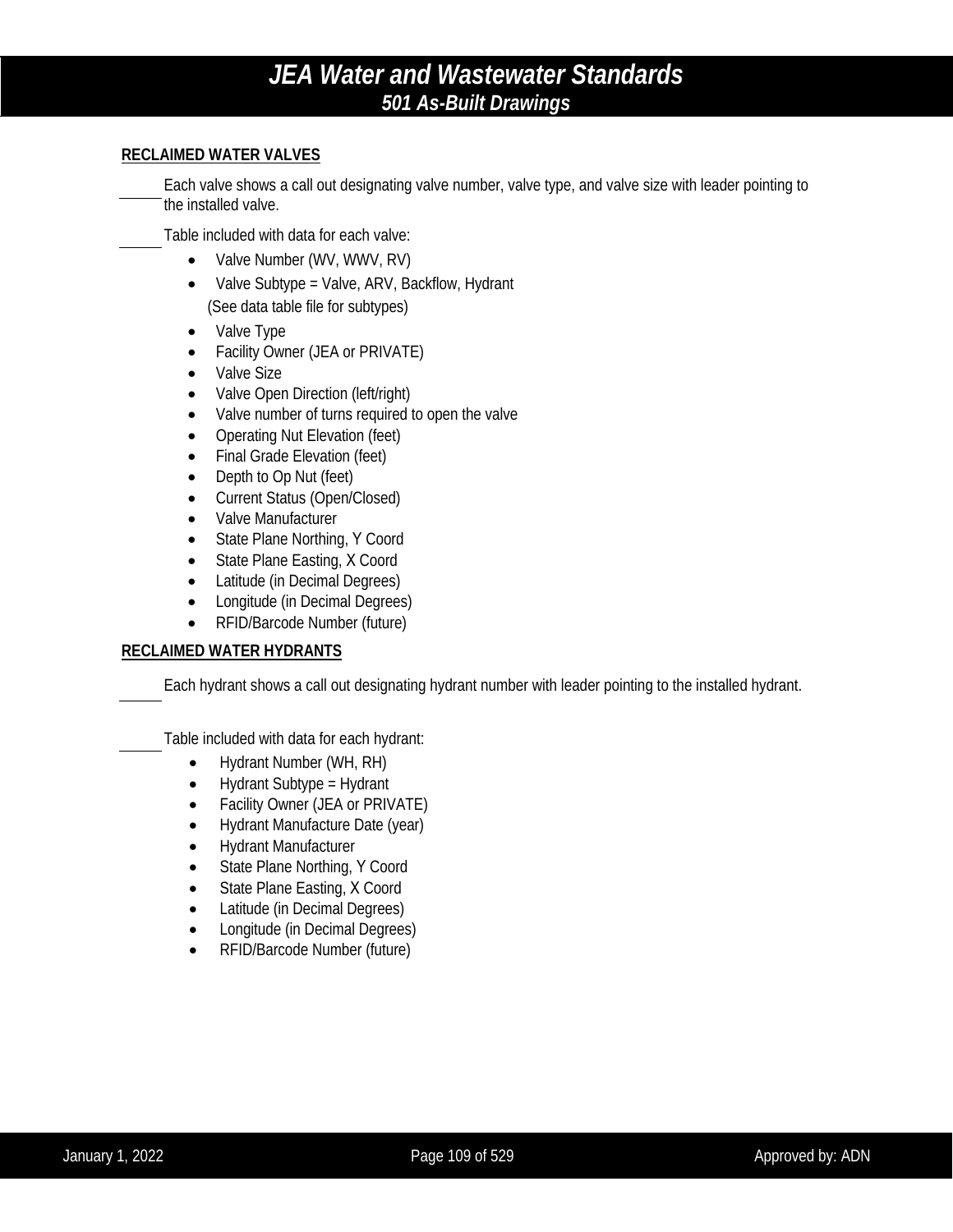#### **RECLAIMED WATER METER BOXES**

Each meter box shall be listed in the data table with meter number matching the Lot  $#$ . If no Lot  $#$  exists, assign a reclaimed water meter ID not included in the Lot # series. Show this meter ID at the meter on the as-built and in the data table.

The size meter to be installed for each meter

Table included with data for each meter box:

- Meter Box Number
- Proposed Meter Size
- Service Type (Water or Reclaimed Water)
- Meter Subtype = Minor Meter  $\left\langle \langle 2^n \rangle \right\rangle$ , Major Meter
- Facility Owner (JEA or PRIVATE)
- Meter box manufacturer
- Meter Box Material
- State Plane Northing, Y Coord
- State Plane Easting, X Coord
- Latitude (in Decimal Degrees)
- Longitude (in Decimal Degrees)

#### **RECLAIMED WATER LOCATE WIRE BOXES**

Each locate wire box shows a call out designating locate wire box number with leader pointing to the installed box

Table included with data for each locate wire box:

- Locate Wire Box Number (WLW-,)
- State Plane Northing, Y Coord
- State Plane Easting, X Coord
- Latitude (in Decimal Degrees)
- Longitude (in Decimal Degrees)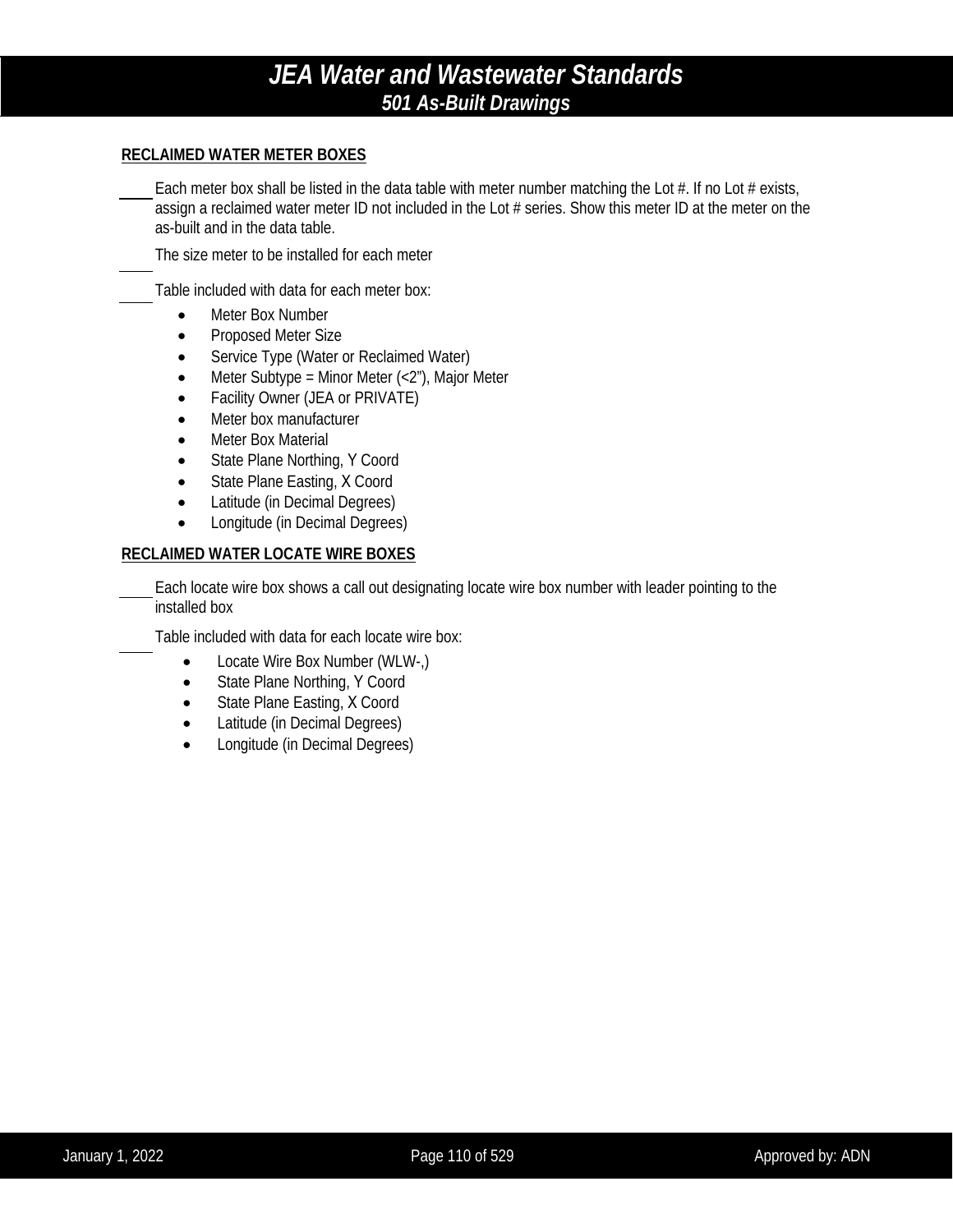### **CHILLED WATER SYSTEMS**

#### **CHILLED WATER MAINS**

Elevations on the main and finished grade shown at:

- Points of connection to the existing system
- Points of crossing over or under water mains, reclaimed mains, chilled water mains, wastewater mains or storm drains
- At maximum of 100 ft. intervals
- Where less than 30 inches or greater than 48 inches of cover is provided
- Each chilled water main section between fittings/valves is shown with pipe size, pipe material and pipe pressure class called out with a leader line pointing to the applicable main or group of mains for mains between fittings less than 10 feet apart.
- Each pipe labeled as to supply water or return water
- Pipe size and type indicated on service lateral piping
- Location of lateral end points indicated and referenced to property lines.
- Beginning and end points of horizontal directional drills located by professional surveyor
- HDD (Horizontal directional drill) bore log included showing:
	- Bore in plan and profile view
	- Bore log on 24" x 36" sheets
	- Certified by HDD contractor
	- Horizontal and vertical location data at 25 ft. intervals (max)

### **CHILLED WATER FITTINGS**

Each fitting shows a call out designating fitting number, fitting type (45, tee, etc.) and size with leader pointing to the installed fitting.

Table included with data for each fitting:

- Fitting Number
- Subtype = Fitting Type (see data table file for subtypes)
- Facility Owner (JEA or PRIVATE)
- Fitting Size Primary (Inches)
- Fitting Size Reducer (Inches)
- **Manufacturer**
- Fitting Material (DI, PVC or HDPE)
- Lining Material
- Fitting Top Elevation (feet)
- Final Grade Elevation (feet)
- State Plane Northing, Y Coord
- State Plane Easting, X Coord
- Latitude (in Decimal Degrees)
- Longitude (in Decimal Degrees)
- RFID/Barcode Number (future)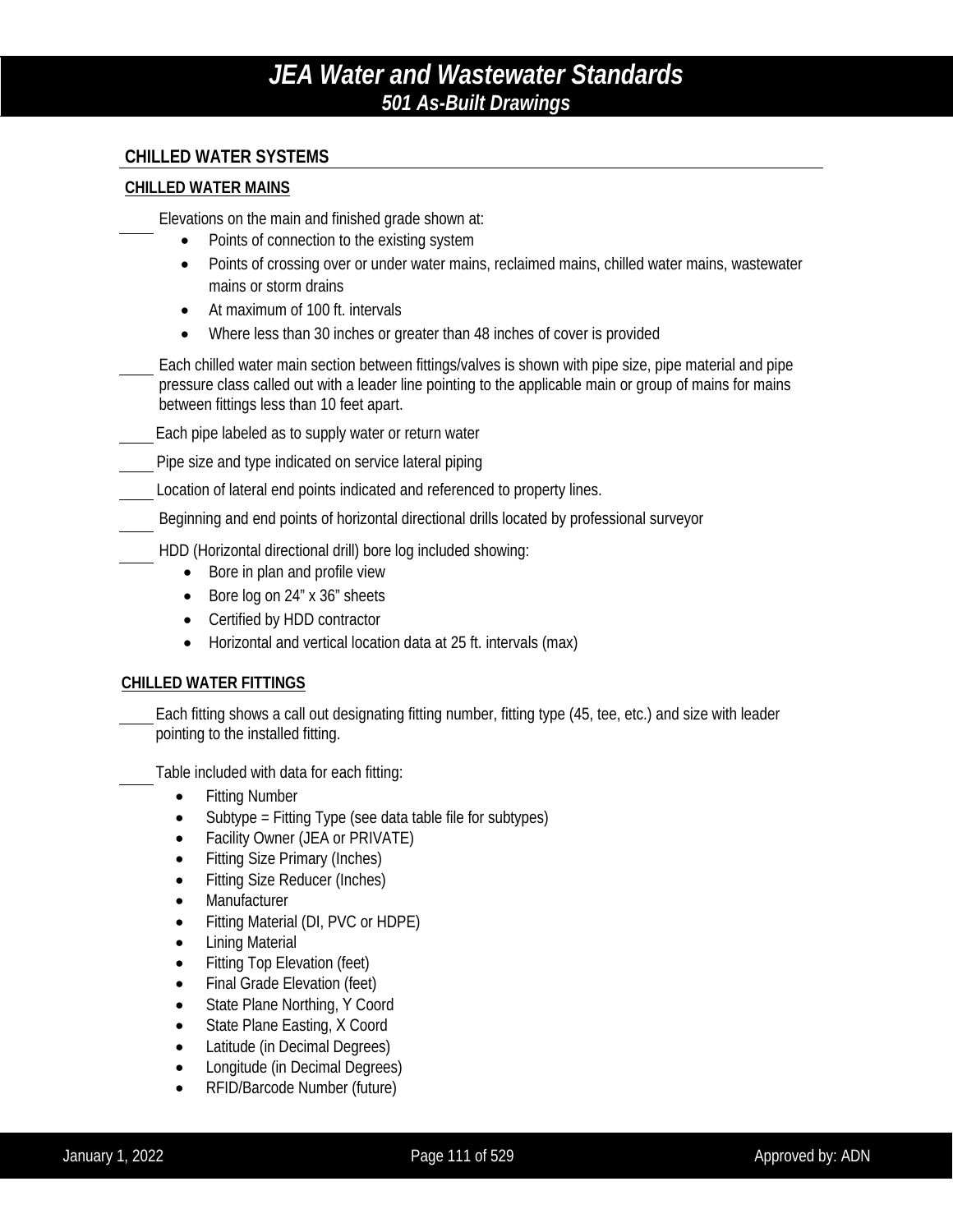#### **CHILLED WATER VALVES**

Each valve shows a call out designating valve number, valve type, and valve size with leader pointing to the installed valve.

Table included with data for each valve:

- Valve Number (WV, WWV, RV)
- Valve Subtype = Valve, ARV, Backflow, Hydrant (See data table file for subtypes)
- Valve Type
- Facility Owner (JEA or PRIVATE)
- Valve Size
- Valve Open Direction (left/right)
- Valve number of turns required to open the valve
- Operating Nut Elevation (feet)
- Final Grade Elevation (feet)
- Depth to Op Nut (feet)
- Current Status (Open/Closed)
- Valve Manufacturer
- State Plane Northing, Y Coord
- State Plane Easting, X Coord
- Latitude (in Decimal Degrees)
- Longitude (in Decimal Degrees)
- RFID/Barcode Number (future)

### **CHILLED WATER LOCATE WIRE BOXES**

Each locate wire box shows a call out designating locate wire box number with leader pointing to the installed box

Table included with data for each locate wire box:

- Locate Wire Box Number (WLW-.)
- State Plane Northing, Y Coord
- State Plane Easting, X Coord
- Latitude (in Decimal Degrees)
- Longitude (in Decimal Degrees)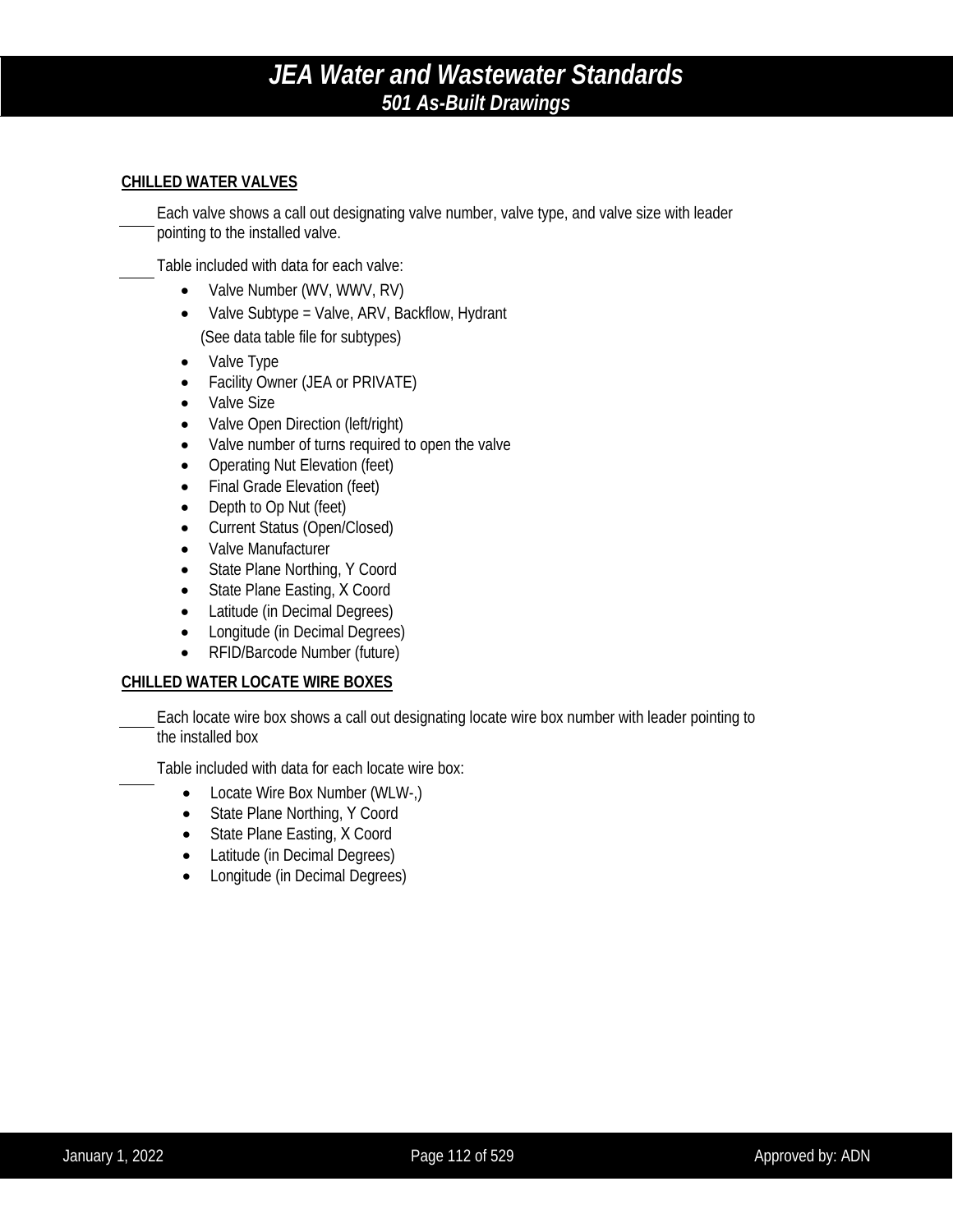### **STORM DRAIN SYSTEMS**

### **STORM DRAIN**

Runs of storm wastewaters identified with size, material and slope (i.e., 300' of 15" RCP at S=.004)

Elevations given for the north rim of the top of all manhole covers and inlets and catch basins and all manhole, inlet and catch basin inverts

All storm drain manholes, inlets and catch basin types identified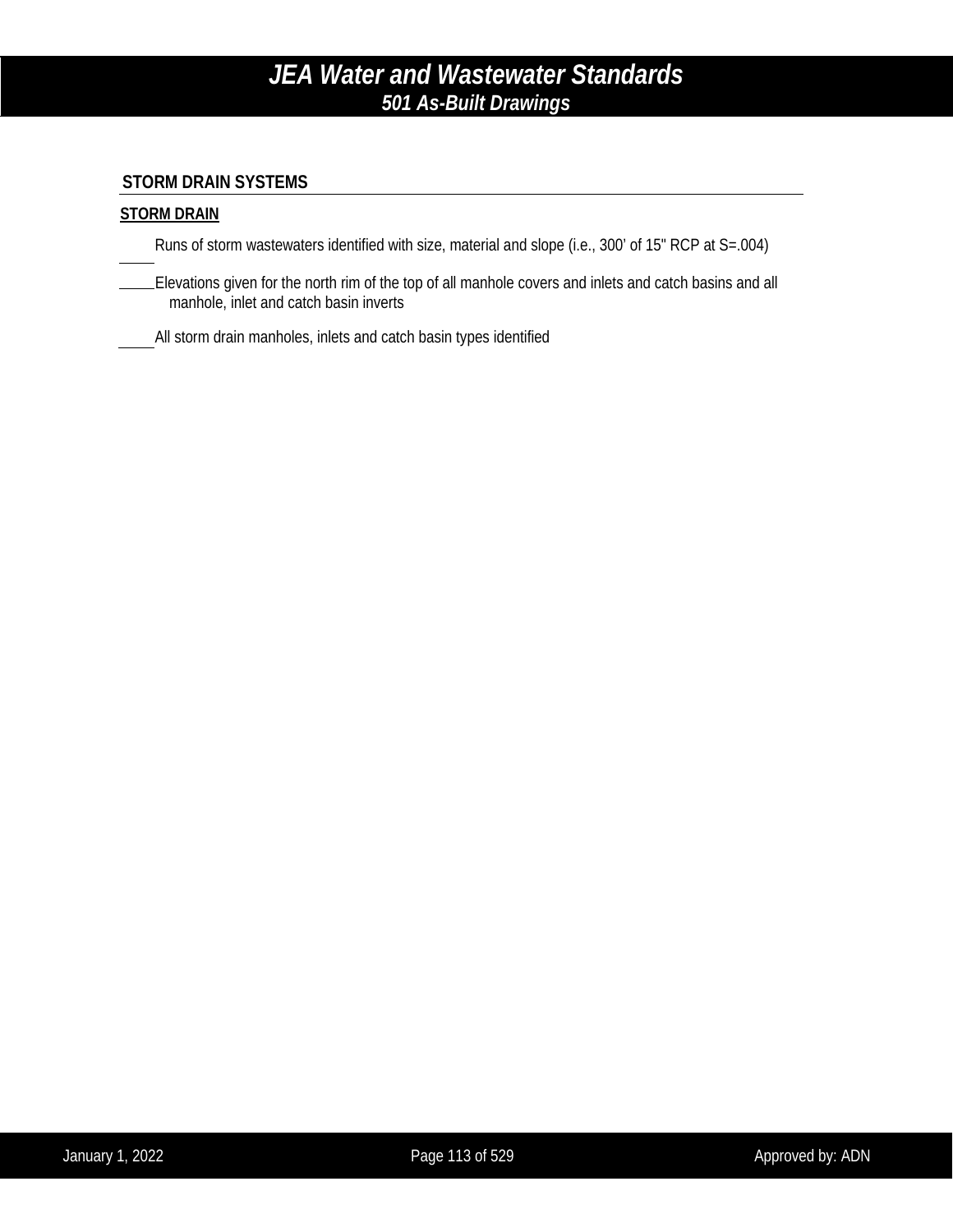## **V.4. INSPECTION CHECKLIST: LOCATE WIRE BOXES**

| Project Name:                     |           |                                                                          |
|-----------------------------------|-----------|--------------------------------------------------------------------------|
|                                   |           |                                                                          |
|                                   |           |                                                                          |
| Check the following as applicable |           |                                                                          |
| Water<br>Wastewater<br>Reclaimed  |           |                                                                          |
| Location:                         |           | Paved Area<br><b>Grassed Area</b>                                        |
| Cover at Finish Grade:            | $\Box$    | Cover at finish grade<br>Cover above/below finish grade-adjust per spec. |
| Locate wire accessible in box:    |           | Yes<br>No, full of debris - excavate debris                              |
| Locate wire properly color coded: |           | Yes<br>No-replace per spec                                               |
| Locate wire signal verified:      |           | Yes<br>No-repair per spec                                                |
| Comments:                         |           |                                                                          |
| <b>Contractor Representative:</b> |           |                                                                          |
| <b>JEA Inspector:</b>             | Signature | Print name                                                               |
| JEA O&M representative:           | Signature | Print name                                                               |
|                                   | Signature | Print name                                                               |
| Commissioned this date:           |           |                                                                          |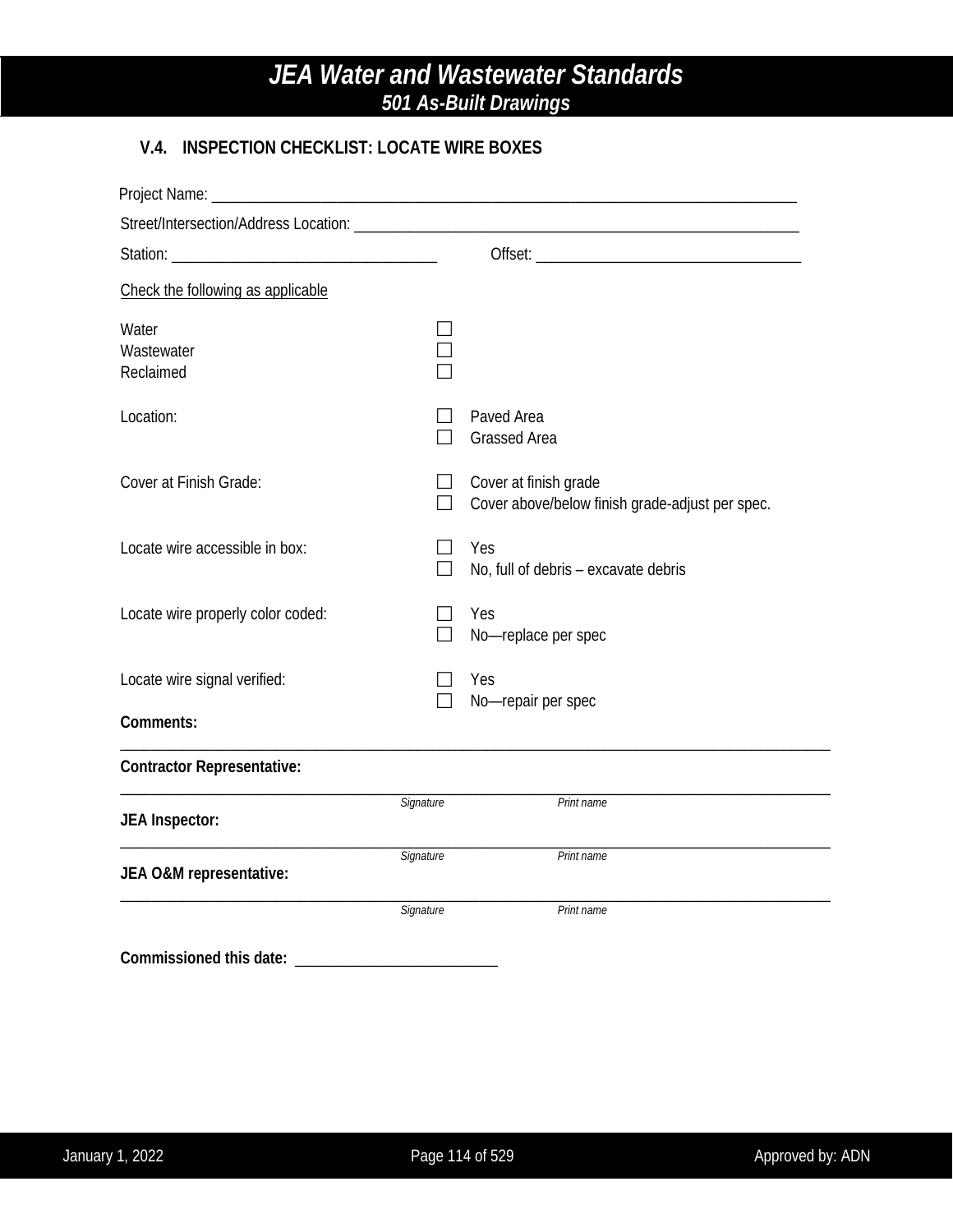## **V.5. JEA TRACER WIRE CERTIFICATION FORM**

| Project Name/Number:          |  |                                                                            |            |                        |                                              |             |  |
|-------------------------------|--|----------------------------------------------------------------------------|------------|------------------------|----------------------------------------------|-------------|--|
| Date(s) Tested:               |  |                                                                            |            |                        |                                              |             |  |
| Installed by Contractor:      |  |                                                                            |            |                        |                                              |             |  |
| Name of Tester:               |  |                                                                            |            |                        |                                              |             |  |
| Testing Company:              |  |                                                                            |            |                        |                                              |             |  |
| JEA Inspector:                |  |                                                                            |            |                        |                                              |             |  |
|                               |  |                                                                            |            |                        |                                              |             |  |
| Pass:                         |  |                                                                            |            |                        |                                              |             |  |
| Fail:                         |  |                                                                            |            |                        |                                              |             |  |
|                               |  |                                                                            |            |                        |                                              |             |  |
|                               |  | Continuity/Signal strength between access points:                          |            |                        | Marker Balls Installed / Located             |             |  |
| Access pt #1 to access pt #2: |  |                                                                            |            |                        | Color is for the utility type of Marker ball |             |  |
| Access pt #3 to access pt #4: |  |                                                                            |            | Installed              |                                              | Located     |  |
| Access pt #5 to access pt #6: |  |                                                                            |            | Installed              |                                              | Located     |  |
| Access pt #7 to access pt #8: |  |                                                                            | Installed  |                        | Located                                      |             |  |
|                               |  | Access pt #9 to access pt #10:                                             |            | Installed              |                                              | Located     |  |
| Total                         |  | Water                                                                      | Sewer / FM | <b>Reclaimed Water</b> |                                              | Fiber Optic |  |
| footage<br>tested             |  |                                                                            |            |                        |                                              |             |  |
|                               |  |                                                                            |            |                        |                                              |             |  |
|                               |  | If any faults found List below (please indicate utility type and location) |            |                        |                                              |             |  |
| Fault $# 1$ :                 |  |                                                                            |            |                        |                                              |             |  |
|                               |  |                                                                            |            |                        |                                              |             |  |
| Fault # 2:                    |  |                                                                            |            |                        |                                              |             |  |
|                               |  |                                                                            |            |                        |                                              |             |  |
| Fault $# 3$ :                 |  |                                                                            |            |                        |                                              |             |  |
|                               |  |                                                                            |            |                        |                                              |             |  |
|                               |  |                                                                            |            |                        |                                              |             |  |

| Fault $# 4$ : |  |  |  |
|---------------|--|--|--|
|               |  |  |  |
|               |  |  |  |
| Fault $# 5$ : |  |  |  |
|               |  |  |  |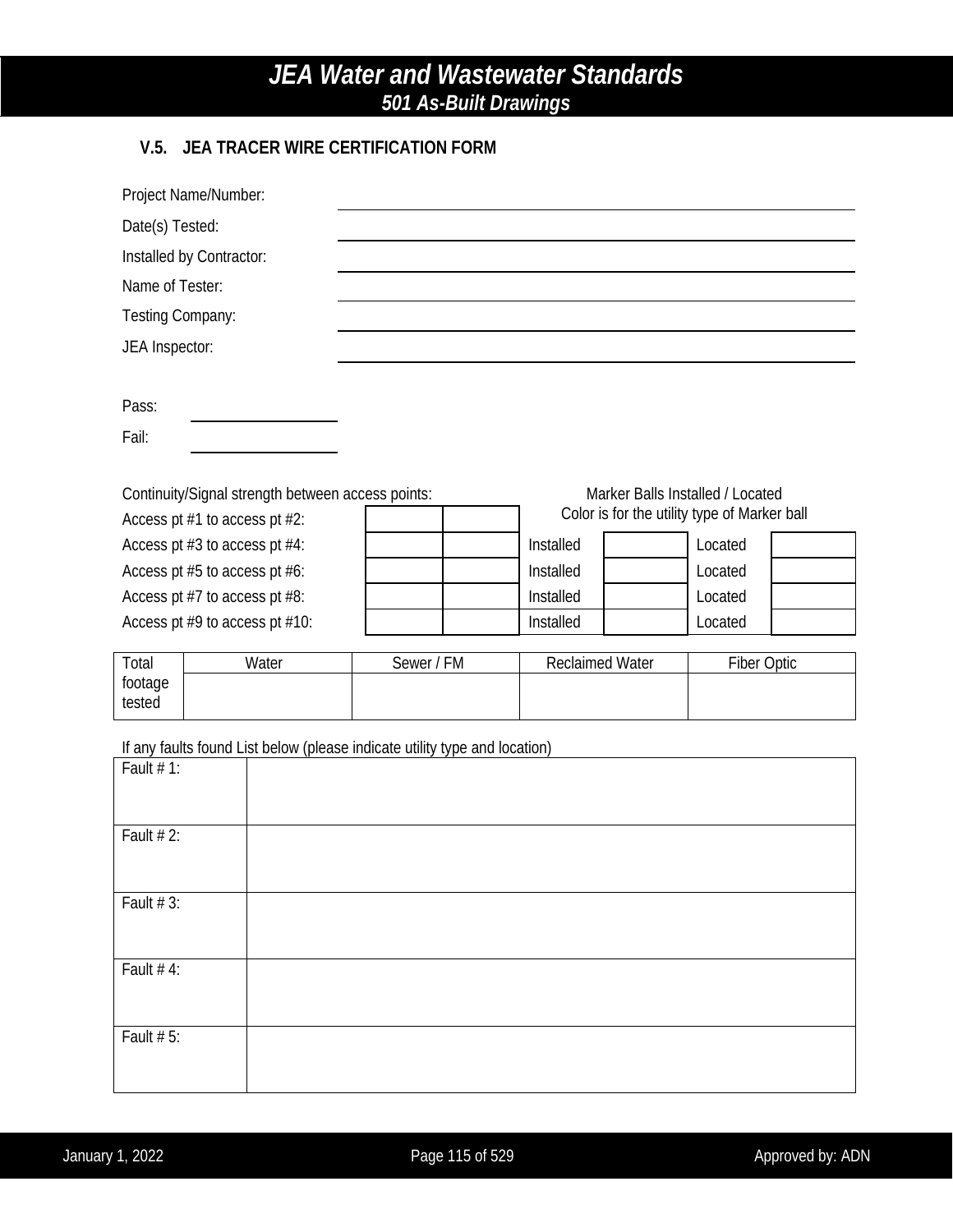## **V.6. JEA RECORD DRAWING SUBMITTAL TRANSMITTAL**

Water/ Wastewater/Reclaimed Treatment Plants, Wells and Facilities

| To:                                                       | W&S As-Built Submittal Mailbox                                                                                                                                                                                                                        |
|-----------------------------------------------------------|-------------------------------------------------------------------------------------------------------------------------------------------------------------------------------------------------------------------------------------------------------|
| From:                                                     |                                                                                                                                                                                                                                                       |
| Phone:                                                    |                                                                                                                                                                                                                                                       |
| E-mail:                                                   |                                                                                                                                                                                                                                                       |
| Company Name:                                             |                                                                                                                                                                                                                                                       |
| Date of Submittal:                                        |                                                                                                                                                                                                                                                       |
| Signature of<br><b>Submitter Verifying</b><br>Compliance: |                                                                                                                                                                                                                                                       |
| Project Name:                                             |                                                                                                                                                                                                                                                       |
| Project Numbers:                                          |                                                                                                                                                                                                                                                       |
| JEA Project Manager:                                      |                                                                                                                                                                                                                                                       |
| JEA PM E-mail:                                            |                                                                                                                                                                                                                                                       |
|                                                           |                                                                                                                                                                                                                                                       |
| <b>Engineering Firm:</b>                                  |                                                                                                                                                                                                                                                       |
| <b>Engineering Contact:</b>                               |                                                                                                                                                                                                                                                       |
| Engineers Phone:                                          |                                                                                                                                                                                                                                                       |
| Engineers E-mail:                                         |                                                                                                                                                                                                                                                       |
| Contracting Co.:                                          |                                                                                                                                                                                                                                                       |
| <b>Contractor Contact:</b>                                |                                                                                                                                                                                                                                                       |
| <b>Contractor Phone:</b>                                  |                                                                                                                                                                                                                                                       |
| Contractor E-Mail:                                        |                                                                                                                                                                                                                                                       |
|                                                           |                                                                                                                                                                                                                                                       |
| Surveying Co.:                                            |                                                                                                                                                                                                                                                       |
| Surveyor Contact:                                         |                                                                                                                                                                                                                                                       |
| Surveyors Phone:                                          |                                                                                                                                                                                                                                                       |
| Surveyors E-mail:                                         |                                                                                                                                                                                                                                                       |
| Attached:                                                 | _____ As-Builts - Paper Copy & Electronic<br>__ Record Drawing Submittal Checklist filled out by Engineer, Contractor or Surveyor<br>Record Drawing Submittal Checklist filled out by JEA Project Manager<br>Equipment Attribute Worksheets completed |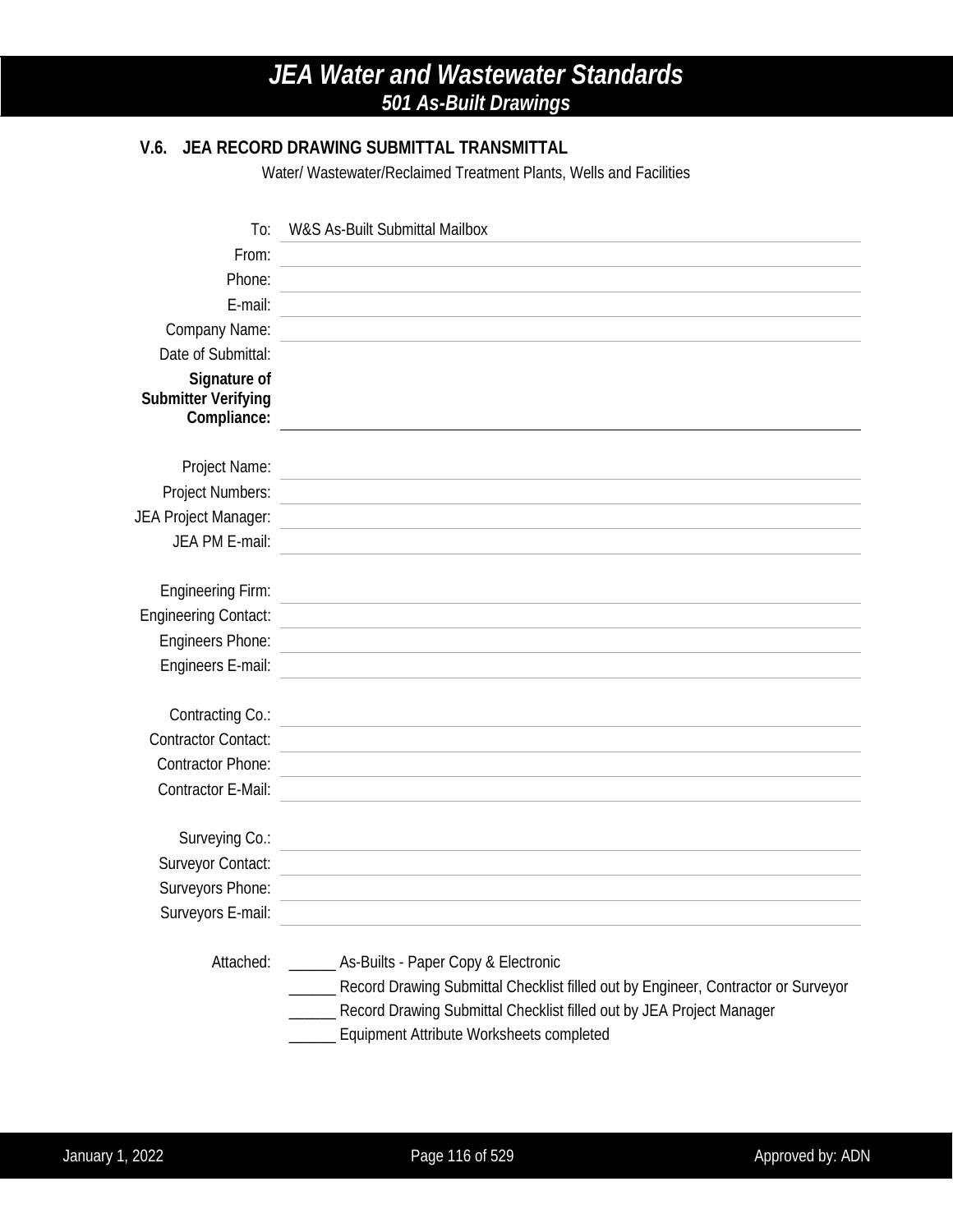### **V.7. JEA RECORD DRAWING SUBMITTAL REQUIREMENTS CHECK LIST**

Treatment Plants

| Project Name:                                                                                     |
|---------------------------------------------------------------------------------------------------|
| Project Numbers:                                                                                  |
|                                                                                                   |
| Initial next to each requirement verifying compliance                                             |
| On each page of record drawing, certification filled out, signed and dated by the project manager |
| Improvements not built as per design are redrawn as constructed                                   |
| "RECORD DRAWING" labeled in 1" letters on each sheet                                              |
| Sheets are 24" x 36" in size                                                                      |
| Includes all changes by Addendum or SWA (Supplemental Work Allowance), or Change Order            |
| Includes datum & reference to state plane coordinates (Florida East Zone NAD 83, NAVD 88)         |
| Vicinity map on cover page                                                                        |
| Title page and each page includes JEA Oracle Project Number(s)                                    |
| Provide paper and electronic copies of Record Drawing (dwg and .pdf formats)                      |
| Street names on all streets                                                                       |
| North Arrow on each page                                                                          |
| Graphic Scale on each page                                                                        |
| JEA Capital Project number on each page                                                           |
| JEA easements labeled as such, including RE number and Official Records Book and Page (OR #).     |
| Date of utility installation completion on each page                                              |
|                                                                                                   |

### **PLANT INFRASTRUCTURE**

Provide and incorporate into record drawings the horizontal and verticalrecord locations of improvements, including the following:

- Corner coordinates of rectangular or square buildings, structures, and tanks.
- Center coordinates of circular buildings, structures, and tanks.
- Building floor elevations.
- Floor elevations of structures and tanks as required to define floor slope.
- Top elevations of structures and tanks and weirs.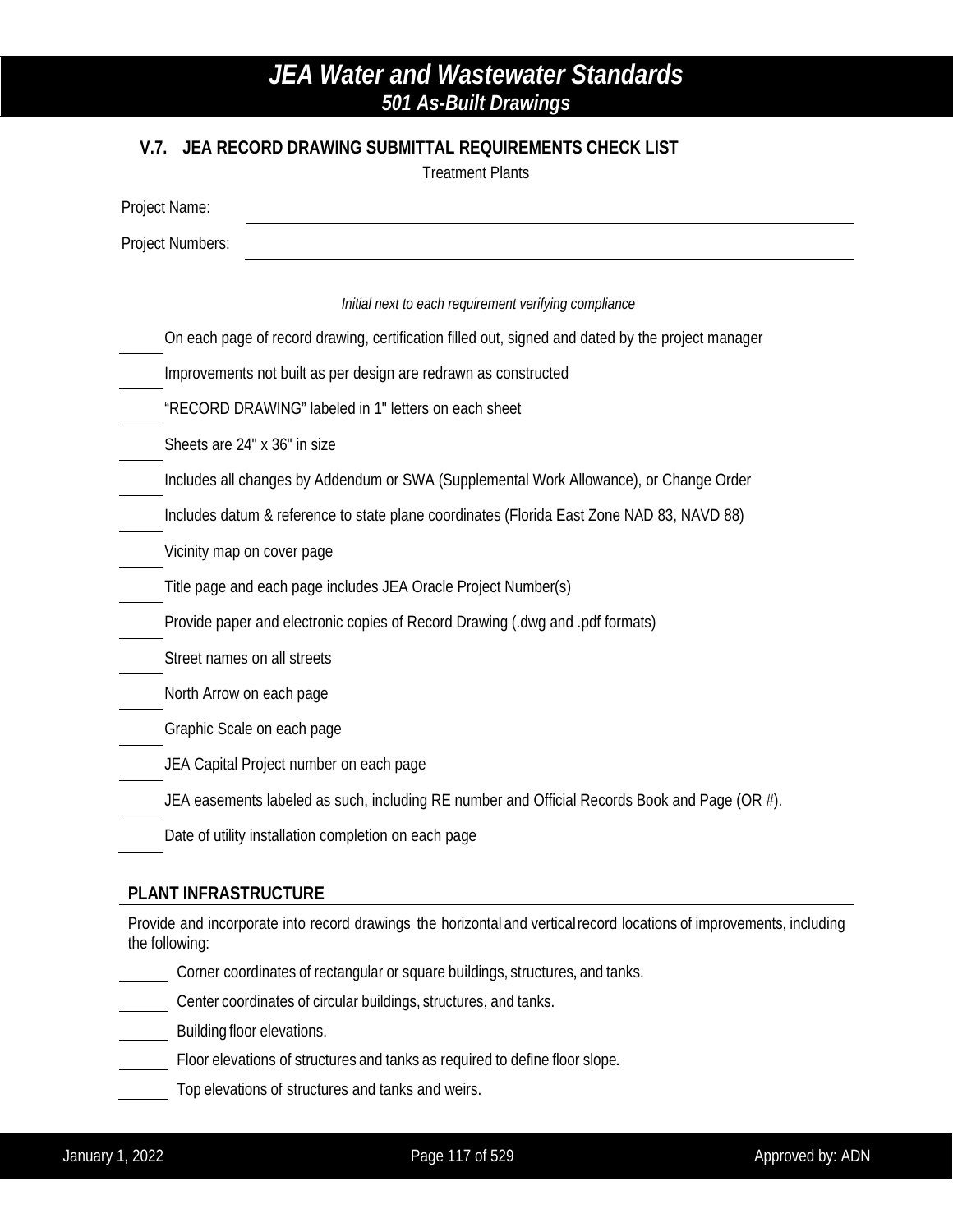- Channel floor elevations at each change in slope.
- Channel top elevations.
- Manhole center coordinates for electrical duct banks, sanitary sewer, storm sewer, etc.
- Pipe coordinates at changes in direction.
- Coordinates of all buried valves, and fittings.
- All underground piping invert or centerline elevations.
- All underground pipe invert or centerline elevations at fittings.
- Pipe invert, or centerline, elevations at crossing with another pipe.
- Invert or top of pipe elevations and coordinates of existing pipe at crossing with new underground pipe showing Separations
	- Invert elevations of manhole pipe inlets and outlets.
	- Duct bank, storm sewer, sanitary sewer coordinates and elevations at changes in direction or offset measurements from existing Structures or Roadways.
- Top and bottom elevations of duct banks at manholes and hand holes showing ID numbers
- Other horizontal and verticalrecord data pertinent to completed Work.
- Location of internal utilities and appurtenances concealed in the construction Referenced to Structure or Roadway off set dimensions
- Details not indicated on the original contract drawings
- Depths of various elements of foundations in relation to finish first floor elevations
- Location, elevation, and datum of Benchmark used.
- Elevation of all Pump and Housekeeping Pads
- Weir Elevations
- Field changes of dimensions and or details as relates to; but not limited the following:
	- Interior equipment
	- Architectural and structural changes, including relocation of doors, windows, etc.
	- Architectural schedule changes
- Hydraulic profile sheet--update control elevations and liquid elevations for low flow, average flow, and peak hourly flow conditions including return flows (as required based on equipment selection or field changes)
- Runs of storm sewers identified with size, material and slope (i.e., 300' of 15" RCP at S=.004)
- Ground surface record/information shall include the following:
	- Spot elevations should be shown at a minimum 100-foot rectangular grid, sufficient to show all the important topographic features
	- All elevations shown on the construction drawings shall be confirmed or amended on the record drawing markups if finished elevations are different.